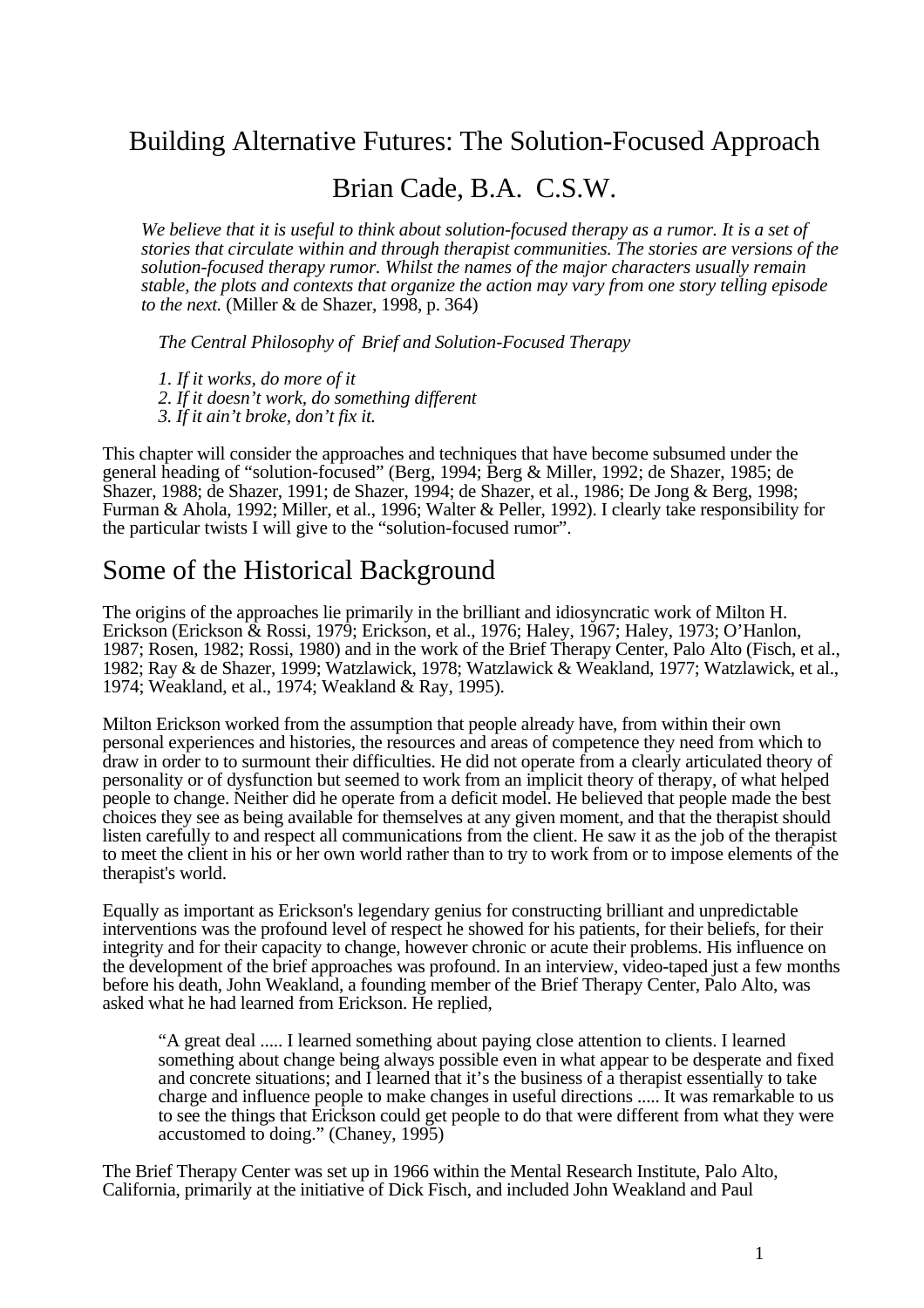Watzlawick. This group had a profound effect on the subsequent interest in and rapid development of the brief approaches throughout the world. John Weakland, who with Jay Haley and Don Jackson had earlier been part of the influentual Gregory Bateson project which studied the paradoxes of abstraction in communication and evolved the interactional view (Bateson, et al., 1956; Berger, 1978; Sluzki & Ransom, 1976; Watzlawick & Weakland, 1977), described the origins of the brief therapy project as follows,

"To my mind we only had two or three basic ideas, which led to everything else. One, of course, was that we would work as a group. One person would be the therapist; the others would observe, and then everything would be recorded and discussed.

"But the two main principles that I think were responsible for the directions we took within that framework were, one, that we would focus on the client's main presenting complaint and STICK TO IT; not try to look around it or behind it or beneath it but stick to what's the main presenting complaint. And the other thing was that, by that time, we realised that it was not so easy to get people to change. So ..... we would try anything that we could think of that was legal or ethical regardless of whether it was conventional, or a long, long way from conventional thinking. I think things just grew out of that." (Chaney, 1995)

It is difficult nowadays, with the use of teams, one-way mirrors and video-recorders being so commonplace, to appreciate how revolutionary, at that time, this procedural approach was. Particularly revolutionary was the decision to remain tightly focused on what the client defined as the problem, making no assumptions about the existence of "deeper", underlying issues or of the function of symptoms. The group proceeded to elaborate an approach to therapy that evolved out of the direct observation of the process of trying to help people change, and from the detailed analysis of taperecordings of therapy sessions. No unprovable assumptions were evoked or used. They took care not to stray too far from pragmatics, from what could be unequivocally observed and clearly described. This stood in considerable contrast to other models prevalent at the time where the therapeutic approach arose out of the dictates of the tenets of sometimes quite complex theories. One of this group's most influential ideas was the notion that problems develop from and are maintained by the way that, under certain circumstances, particular, and often quite normal, life difficulties become perceived and subsequently tackled. Guided by reason, logic, tradition or "common sense", various attempted solutions are applied (which can include a denial of the difficulty) which either have little or no effect or, alternatively, can exacerbate the situation. A problem then becomes entrenched as **more of the same** solutions, or classes of solutions, become followed by **more of the same** problem, attracting **more of the same** attempted solutions, and so on … A vicious circle develops and the continued application of "wrong" or inappropriate solutions that lock the difficulty into a selfreinforcing, self-maintaining pattern can be seen as becoming the problem. Therapy is focused on changing the "attempted solutions", on stopping or even reversing the usual approach, however logical or correct it appears to be. The assumption is that, once the feedback loops maintaining the problem are changed, a greater range of responses become available.

Among the increasing number of professionals who began to have contact with this project in the late sixties and early seventies were Steve de Shazer and Insoo Kim Berg, who were to become so influential in the development of the solution-focused approaches. De Shazer has recently talked of the earlier influence on him of the work of Milton Erickson and of Jay Haley's ground-breaking book, *Strategies of Psychotherapy* (Haley, 1963),

Until I read this book, as far as I can remember, I had never even heard the term "psychotherapy." Certainly this was the first book on the topic that I read. I enjoyed it perhaps more than any other "professional book" I'd read in philosophy, art history, architecture, or sociology. So, I went to the library and looked at its neighbors. I was shocked. I was unable to finish any of the others I tried to read: After Strategies - which made so much sense to me - everything else was (poorly written) nonsense until I found Advanced Techniques of Hypnosis and Therapy which is a selection of Milton H. Erickson's papers. It is not going too far to say that these two books changed my life and shaped my future. Unlike so many other "professional books," the books by Erickson and Haley were well written. They were clear. (I then read everything else they had written and I followed their references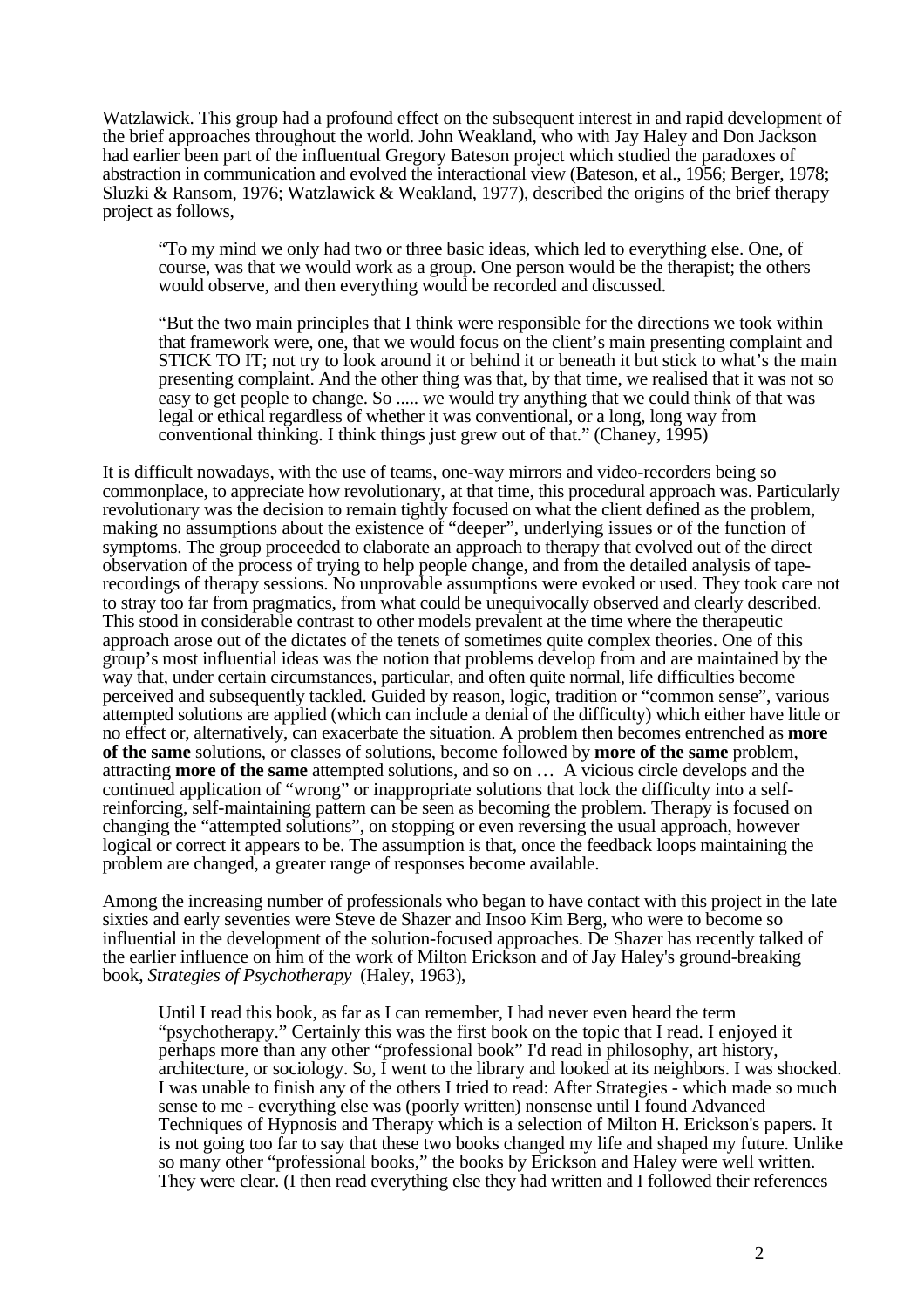to other authors and other articles and books) Among other things these books implicitly and indirectly (at times) suggested many of the themes that would form my career, including the idea of "brief therapy". (de Shazer, 1999)

The Brief Family Therapy Center was set up in Milwaukee in 1978. As de Shazer comments,

... Insoo and I and a group of our colleagues - who had been working together (secretly) for many years - decided to set up an independent "MRI of the Midwest" where we could both study therapeutic effectiveness, train therapists to do things as efficiently as possible, and, of course, practice therapy. (de Shazer, 1999)

In addition to Steve de Shazer and Insoo Kim Berg, the original Milwaukee group included James Derks, Marvin Weiner, Elam Nunnally, Eve Lipchick, Alex Molnar and Marilyn La Court. Over time, the membership of the team was continually to evolve. Among the later members who were also to make a significant contribution were Wallace Gingerich, Michele Weiner-Davis, John Walter, Kate Kowalski, Ron Kral, Gale Miller, Scott Miller and Larry Hopwood. In those early days, the group was largely using a problem-focused model very similar to and influenced by that of the Palo Alto Brief Therapy Center. However, in the early 1980s, it became increasingly interested in what clients were already doing on their own to solve their problems and in clients' own ideas about what they wanted changed, about how things could be different and what it would take to bring about these changes. This focus on a description of solutions rather than on a clarification of problems and failed solutions led quickly to the realisation that it was not necessary to know much or sometimes even anything about the problem or its origins, assuming they could ever reliably be established, to get the process of change started. They began to see the client as the expert in their own lives.

# Keys to Solution

In 1984, de Shazer and Molnar outlined a first-session-task that was routinely being given to clients regardless of the nature of the presenting problem.

"Between now and the next time we meet, we (I) want you to observe, so that you can tell us (me) next time, what happens in your (life, marriage, family, or relationship) that you want to continue to have happen" (de Shazer & Molnar, 1984, p. 298).

They discovered that, in a significant number of cases, concrete changes occurred between the giving of this task and the following session.

With surprising frequency (50 of 56 in a follow-up survey), most clients notice things they want to have continue and many (45 of the 50) describe at least one of these as "new or different." Thus, things are on the way to solution; concrete, observable changes have happened. (de Shazer et al., 1986, p. 217)

Moshe Talmon described how, working in a medical health centre, he would give a suggestion similar to de Shazer's first session task to patients during the initial phone contact while a first appointment was being set up (Talmon, 1990, p. 19) . Weiner-Davis, et al. found that, in a significant proportion of cases, significant changes frequently seemed to occur prior to the first appointment even where no such suggestion had been offered. They would ask the following question,

"Many times people notice in between the time they make the appointment for therapy and the first session that things already seem different. What have you noticed about your situation?" (Weiner-Davies, et al., 1987, p. 306)

In *Keys to Solution in Brief Therapy* (de Shazer, 1985), de Shazer described the development of further "formula interventions" through which, it was argued, the process of building solutions could be started. He invoked the analogy of a skeleton key in that, with just one skeleton key, a whole range of different locks can be opened without the need to find the exact key that will fit the exact shape of each and every lock.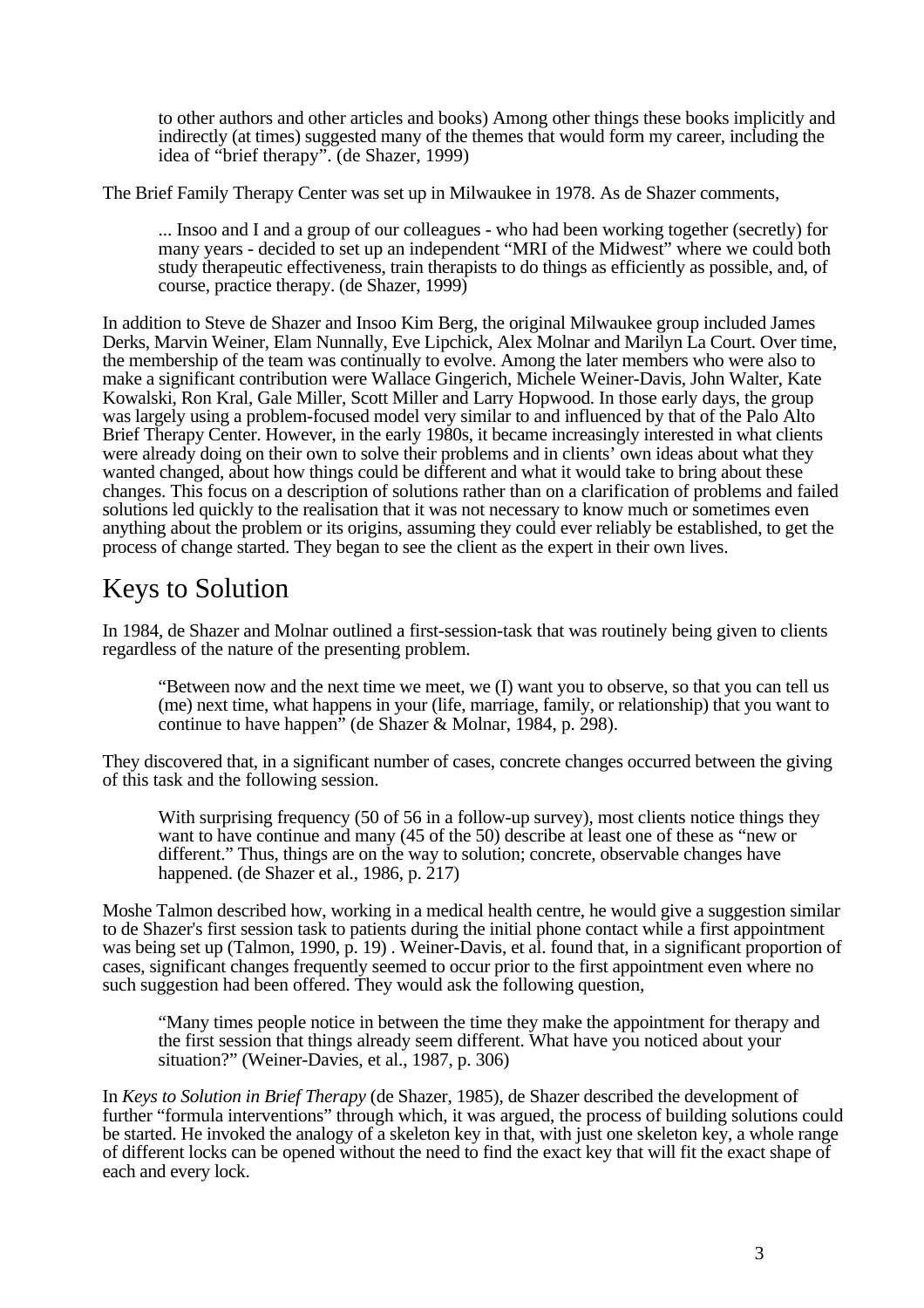Molnar and de Shazer elaborated a list of these formula interventions,

1. Client is asked to do more of the behaviors which are satisfactory and different from the problem behavior

2. Client is asked to: "pay attention to what you do when you overcome the temptation or urge to ... " (perform the symptom or some behavior associated with the symptom).

3. Client is given a prediction assignment such as whether in the time between sessions there will be more instances of behavior that are an exception to the problem behavior.

4. Client is told "Between now and the next time I (we) would like you to do something different and then tell me (us) what happened."

5. Client is asked to do a structured task (such as keeping a log of certain incidents) which is related to those times when the problem behavior ceases or is not present.

6. Client is told: "The situation is very (complicated, volatile, etc.). Between now and the next time, attempt to identify why the situation is not worse."

(Molnar & de Shazer, 1987, p. 355)

The common theme with each of these interventions is that they are concerned with and focus the client and the process of therapy on what has worked, is working, or is beginning to work, rather than with exploring or categorizing pathology. They operate from an assumption that change is inevitable and that people are already bringing it about or have all that is necessary to do so. The group continued to seek clearer and more precise descriptions of the essence of what it takes to be therapeutic. What works? On the way they dropped those assumptions, ways of thinking or of intervening that they discovered to be unnecessary or unhelpful. Many of these latter included assumptions and approaches that are often seen as of central importance in many other approaches (e.g. clear problem definition, hypothesizing and diagnosis). In 1988, with his next book, *Clues: Investigating Solutions in Brief Therapy*, de Shazer summarized the basic principles behind and techniques used in the solution-focused approach that have since then been its essential features (de Shazer, 1988). More recently, these characteristic features have been summarised as follows,

(1) At some point in the first interview, the therapist will ask the 'Miracle Question'.

(2) At least once during the first interview and at subsequent ones, the client will be asked to rate something on a scale of '0 - 10' or '1 - 10'.

(3) At some point during the interview, the therapist will take a break.

(4) After this intermission, the therapist will give the client some compliments which will sometimes (frequently) be followed by a suggestion or homework task (frequently called an experiment). (de Shazer & Berg, 1997, p. 123)

## Language and Figure/Ground

*"As a thing is viewed, so it appears"* The Tibetan Book of the Great Liberation (Evans-Wentz, 1969).

Solution-focused therapy has developed within the tradition of the constructivist/constructionist thinking of the interactional view. In seeking to describe, understand and explain human behaviour, there is no one reality "out there" available for objective analysis. There are as many "realities" as there are observers or groups of observers. Reality, in terms of the way it is experienced and reacted to, is constructed out of the way that each individual perceives, divides up, makes sense of, allocates meaning to **and talks about** his or her world, which is in turn embedded in and powerfully affected by the negotiations about reality that continually evolve in the interactions between people from the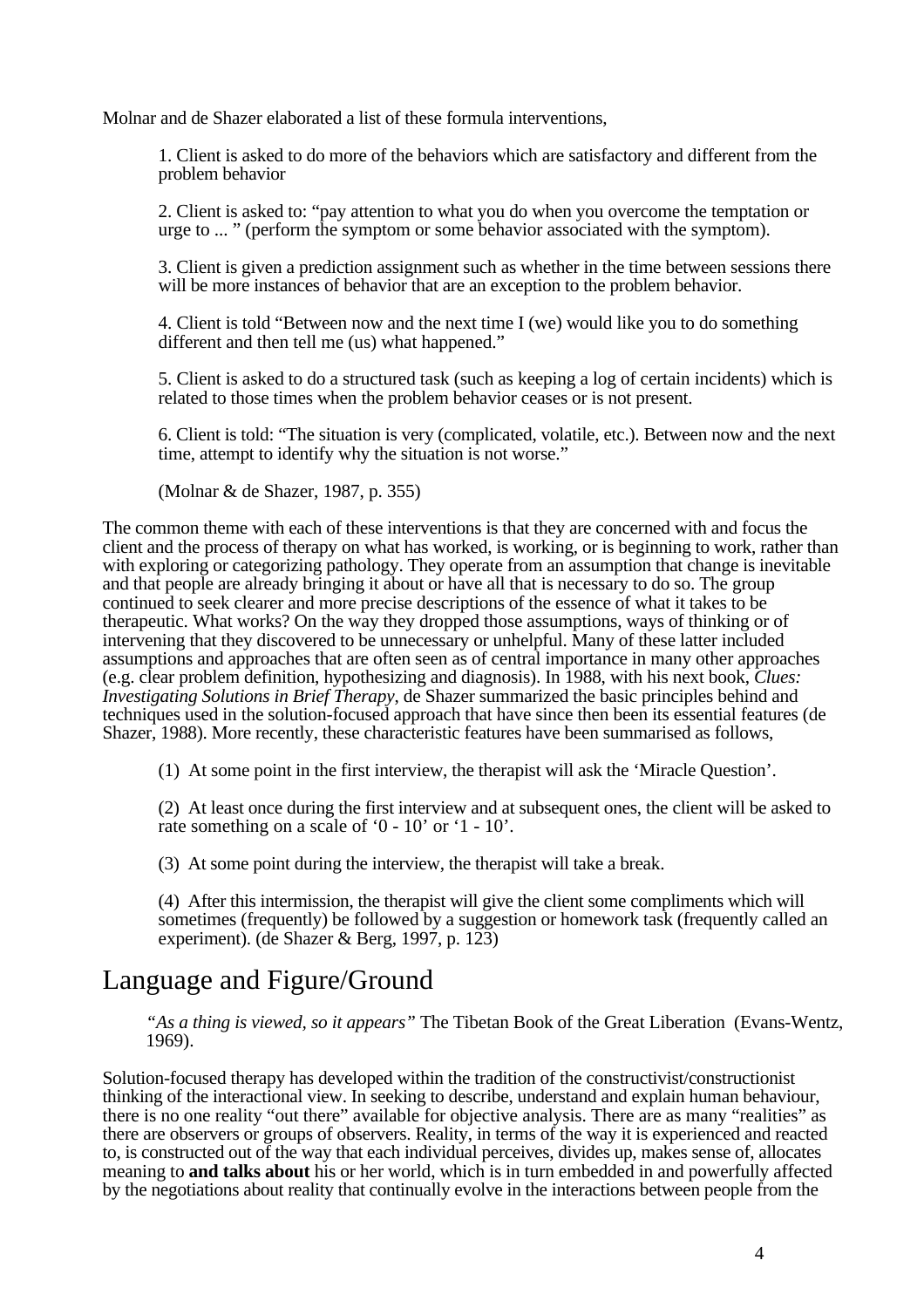level of dyad, family, kinship and friendship networks, through larger and larger communities of (and means of) connection, including local, national and international social, political and knowledge systems, up to, nowadays, the instant global reach of the media and the worldwide community(ies) of the internet.

Language is clearly the primary medium through which such realities are negotiated and, in every area of discourse and at all levels of discourse, ways of using language develop that both reflect and transmit the needs and the essence of that particular area of discourse. Particular clusters of words and phrases and ways of using them, tend to be favoured and take on meanings, or shades of meaning, relevant to the context. The philosopher Ludwig Wittgenstein evoked the term "language game" to highlight the way that the meaning of words stands not in a fixed relation between each word and some aspect of reality that it denotes, but in a local convention of usage that varies from context to context and is dependent on the spirit within which they are being used. Different language games would be used in, for example, an attempt at seduction, negotiating a loan with a bank manager, union-employer bargaining, gossiping with a neighbour, discussing a scientific theory, and engaging in an act of communal worship. Each would clearly be conducted in a different manner and the words used would be chosen, and would take on conventions of meaning and association, relevant to the activity and the traditions and customary expectations of those involved. We cannot move outside of language so, in the same way that a fish can be seen as being unaware that it is in water, we can remain unaware of the particular language game we are immersed in because it is so familiar to us. As an example of how a word can have a meaning within but be relatively meaningless outside of a "language game",

Take the word "good". What is common between a good joke, a good player, a good man, feeling good, good will, good breeding, good looking, and a good for nothing? There is no one common property which the word **good** refers to. We cannot analyse the word so that we reach some essence or element from which the concept is built up ... But there are resemblances between the various meanings of the term ... The circumstances in which the words are used give the clue. Specificity does not belong to the **experience** but to the **language game** which enables us to talk about or express our desires, intentions, meanings, etc.. Meaning depends on articulation rather than representation. What is specific is always a function of the language game and can only be articulated within it. (Heaton & Groves, 1994, pp. 127-9)

In any field toward which our attention is drawn, certain aspects of that field will stand out in a figure/ground relation to other aspects. Which aspects of the field become figure and which become ground will relate to our expectations of the situation and to our current and most pressing preoccupations and intentions. These will also both be affected by and affect the language games through which we customarily operate. Discussing figure/ground phenomena in a chapter on perception, Adcock comments that, "... detail is observable in the portion regarded as figure whereas the background tends to be rather homogenous." (Adcock, 1964, p. 142)

A friend of mine, many years ago, bought a Victorian drawing which was a rather skillfully executed reversible figure/ground picture of the type freguently used in works on the psychology of perception. The picture could be seen either as a naked young woman or as a collection of gaunt human skulls. The friend had only seen the former figure and was unable to see the latter until some time after it was pointed out. He was looking absentmindedly at it several days later when suddenly he was able to see the skulls for the first time. Clearly, in such a drawing, the emergence of either subject depends on two totally different interpretations of which lines and which areas of shade constitute the figure against which all of the rest then goes to make up the ground. The two subjects cannot exist simultaneously for any one observer (although they can rapidly be alternated between, once you have developed the hang of it). (Cade & Hudson O'Hanlon, 1993, p. 27)

Troubled people tend to see and remember those aspects of their lives that confirm their problemsaturated sense of themselves or each other and which thus stand out as the figure against which everything else becomes the ground. Also, whether seen as residing in the individual, the family or in any other system, problems tend to be the focus of considerable preoccupation by the symptom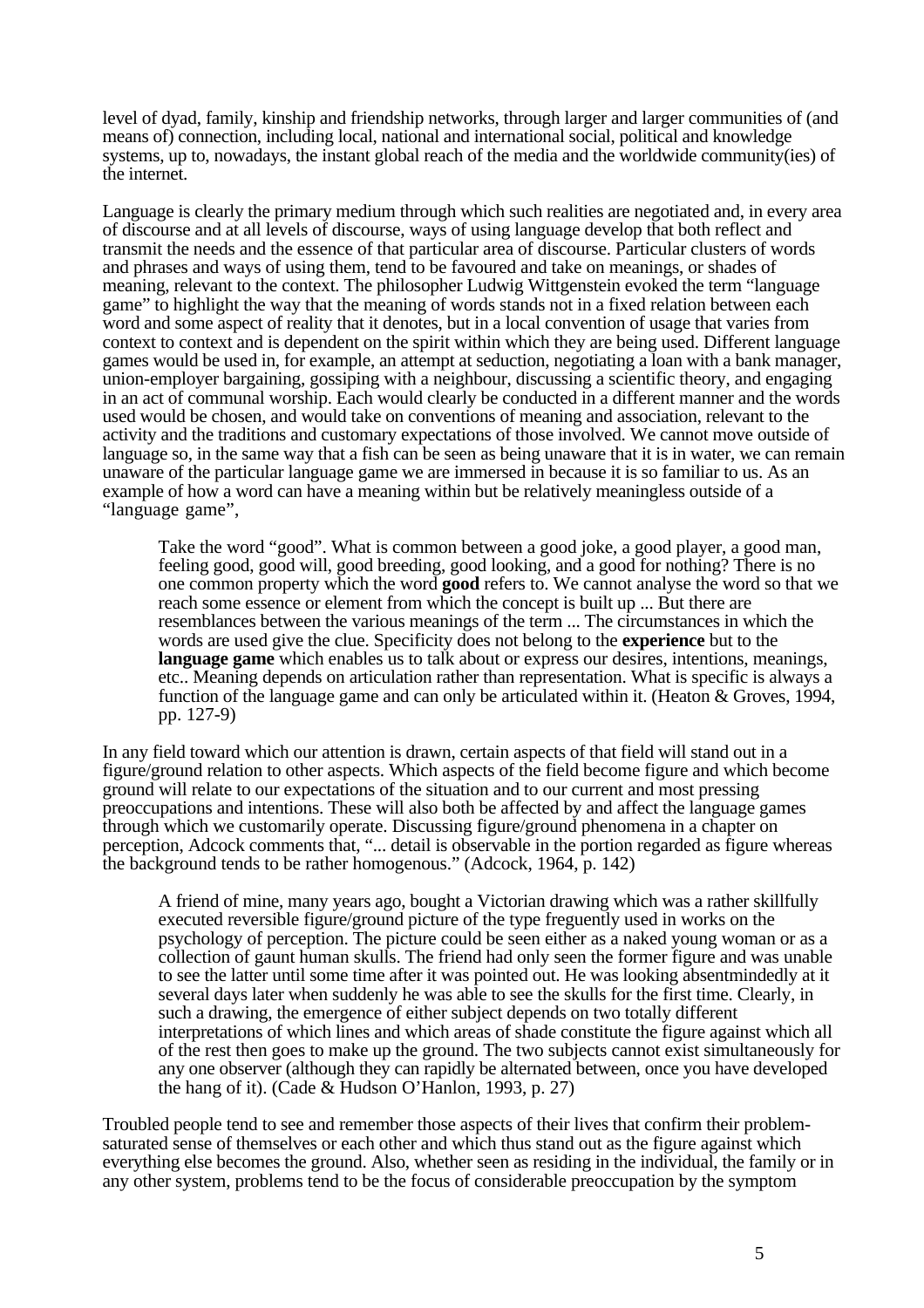bearer, his or her intimates, and often of other systems - legal, medical, school, psychotherapeutic, neighbourhood, work, and so forth. These preoccupations will be embedded in family, community or professional language games that consist of explanatory frameworks, affective responses, and behaviours for dealing with the problem and its various effects. This will mean that particular events, attributes, etc. associated with problems will stand out as figure against which other possibilities will become ground. As the problem becomes embedded it is as though a gestalt develops in which certain behaviours and beliefs, attitudes and responses are continually being highlighted and repeated and thus reinforced within an interlocking web of language games.

There is an ever burgeoning number of models of therapy (one recent estimate puts the number as over 250) with differing ways of explaining the development of problems, the relationship between problems and past, present or future aspects of people's lives, or their inner and outer worlds, and with sometimes widely differing ideas as to what is the proper focus of attention for the therapist and the therapy. Each approach will have its own language game and, whilst there may well be "family resemblances" between the games, it cannot be assumed, from approach to approach, that terms used in common have the same meanings and carry the same implications. Many a primary worker with a case will be familiar with the feeling of total confusion and even of paralysis that can follow the experience of discussing their client(s) in a multi-agency, multi-disciplinary case conference.

Miller and de Shazer (Miller & de Shazer, 1998) differentiate between the language games that are involved in creating stories about problems as opposed to those that are concerned with helping clients construct stories about solutions. The former tend to focus on deficits, on what is wrong and to become part of a discourse that "constructs" and maintains a problem, and also tend to be pastfocused. The latter tend to focus on client resources available for constructing solutions and on what is possible, to emphasize what can be defined as already working, and also tend to be future focused. In many of the former, it is also assumed that there is a direct correspondence between things and events and the words that are used to describe them: he **is** depressed; she **has** a personality disorder; this cluster of symptoms **confirms** a diagnosis of schizophrenia; this family **is** dysfunctional. The latter would show no interest in such catagorization and would see such labels as saying as much if not more about the catagorizer than about the categorized.

Miller and de Shazer also differentiate between the language games used when therapy is seen as a job to be done, defined by what the client specifically seeks help with, to be evaluated in terms of whether it effectively does that job for the client, as opposed to those where therapy is linked to an over-arching explanatory theory, an ideology or a cause such that the client is encouraged to view themselves differently in relation to personal, political, social or cultural patterns identified as important by the therapist. Solution-focused therapy, with its primary concern with what are the therapist attitudes and behaviours associated with most rapidly and effectively bringing about the sought for (by them) changes in clients' lives, clearly falls within the former group.

#### Who Wants What?

#### *"The customer is always right."*

In the tradition of the work of the Brief Therapy Center, Palo Alto, close attention is paid to who wants help, with what, and for whom? Much of what is often seen as 'resistance' in clients is the result of a therapist failing to clarify whether somebody is a customer or not or, if they are, failing to clarify and respect exactly what it is that they are a customer for. They thus try to 'sell' something to a person who is **currently** not interested in buying anything, or they try to sell the client something other than what they have come in to buy. It is thus important to establish at the beginning whether it is the client's concerns or the concerns of some other person(s) that has led to them being there. If the client is there because of their own concerns, then the therapy can proceed with the job of establishing what those concerns are and what needs to happen for the session to be useful. Where the client has come because of the concerns of others, a respectful acknowledgement by the therapist that they are not there initially out of there own choice can often lead to the beginnings of a productive discussion (which might then lead to the development of an agenda for therapy or to a joint decision not to proceed).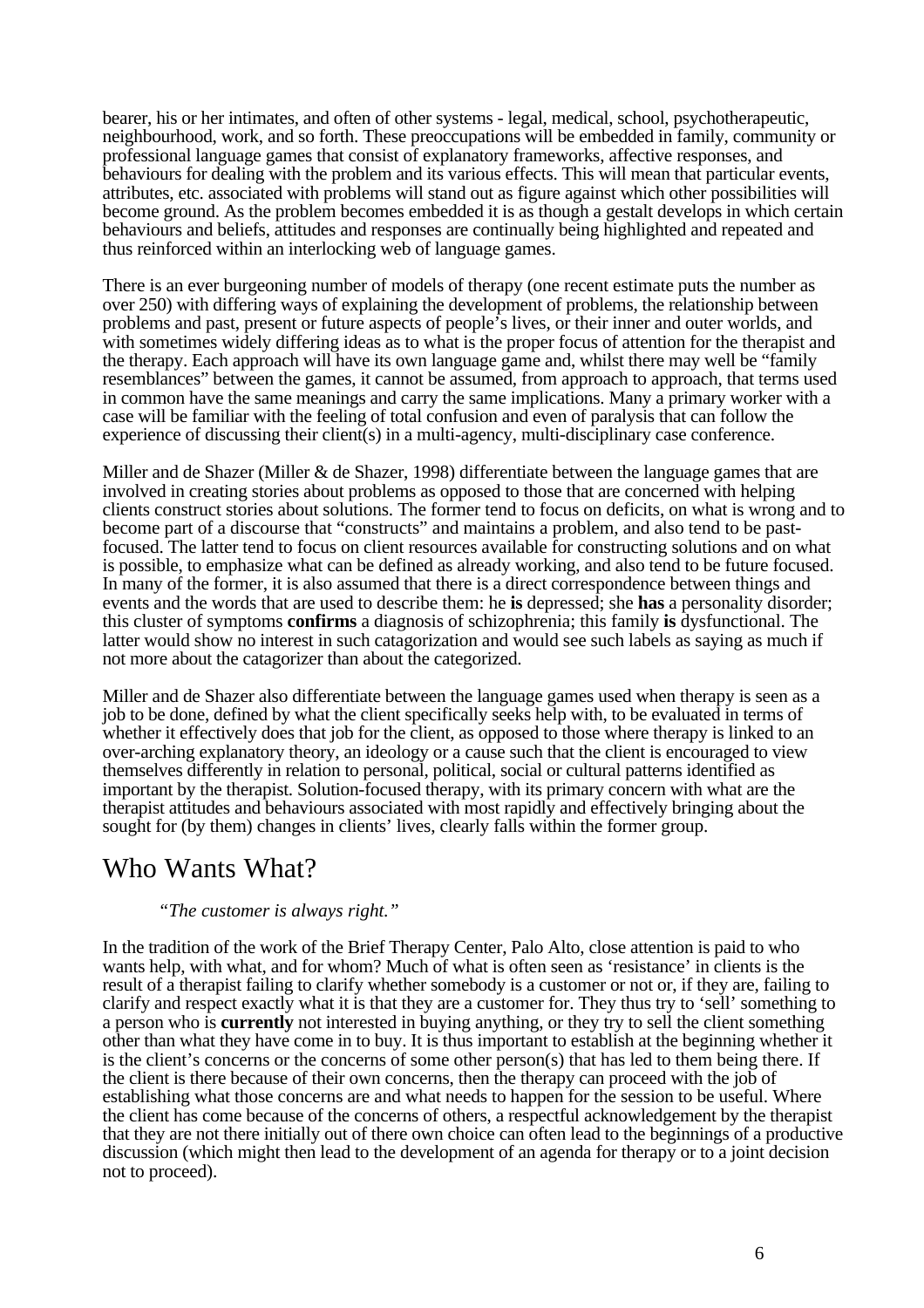"What brings you here?"

"My doctor thought it would be useful for me to come and talk about some things."

"Did you agree with him that it might be useful?"

"I don't know."

"What do you think your doctor hoped would happen by your coming here and talking?"

"He thinks I need grief counselling to help me get over the death of my mother."

"Do you agree with him?"

"I don't know. I don't like to talk about it. (pause) I don't know if I want to."

"When did she die?"

"About a year ago."

"What do you think makes him think that you need grief counselling?"

"Well, I've been depressed and not been sleeping too well, and I burst into tears at the slightest thing. I've not been able to work since I broke down earlier this year."

"And the doctor feels that this is related to the death of your mother?"

"I guess so."

"Do you agree?"

"I suppose it could be."

"Were you close to her?"

"Very." (Client looks tearful)

"So, your doctor feels that talking about your mother's death might be helpful?"

"I guess so."

"What difference is he hoping that talking about it will make?"

"Well, ultimately, that I might get off of these anti-depressants and even be able to go back to teaching. I used to be a primary school teacher."

"Do you want to go back to teaching?"

"Yes, I'd like to feel that I could."

"So what would need to start happening different in your life so that you could say, maybe not today but in a couple of weeks or so, 'I'm glad I took the doctor's advice and went to see that therapist?"

"If I could just wake up one morning and find that I'm actually looking forward to the day."

"Suppose that happened. What would be the most likely small but significant thing you would start looking forward to?"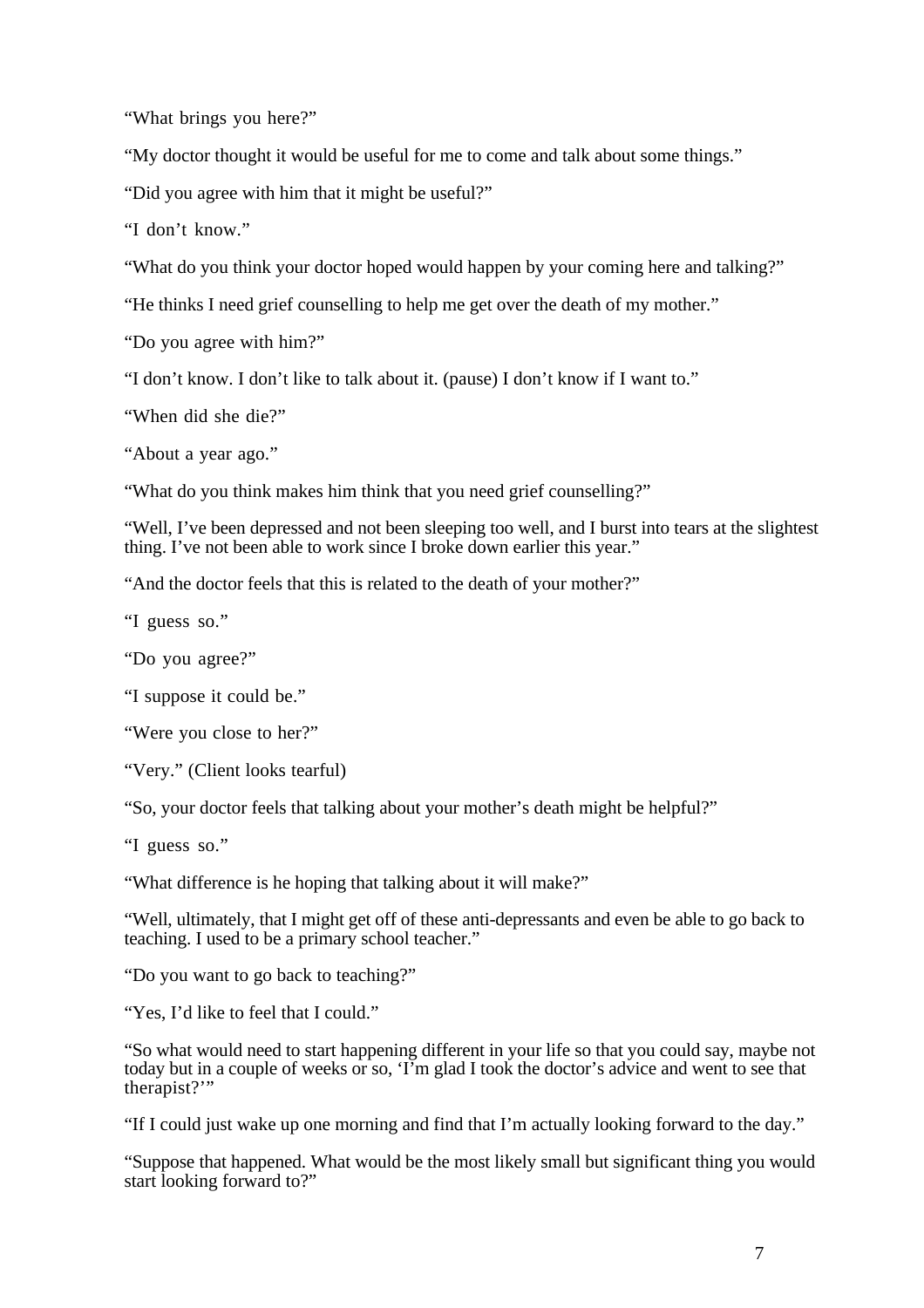"Just something simple like going out for a walk and having a morning coffee in Eastwood. Perhaps meeting up with my friend. I've been putting off calling her for weeks, now."

"What else?"

It is important that the therapist never be more enthusiastic than the client about the need for therapy or about a particular outcome for therapy. People will only change in ways that they themselves are a customer for. Often, a client can remain unenthusiastic about working on the goals of the people who have brought or sent them, but develop alternative goals of their **own** that they are prepared to work towards. For example, a young person sent by a teacher because of disruptive behaviour in the classroom may show no interest in changing for the teacher but may well develop an interest in finding ways of getting the teacher off of his or her back. An 'anorectic' is unlikely to want to put on the weight that the referrer wants her to, but may be prepared to work towards getting the energy for completing her university assignments. A 'problem-drinker' may have little motivation for working on his drinking habit but be quite concerned about losing his job, in relation to which goal he may draw his own conclusions about the need to cut back on his alchohol consumption.

At times, a therapist can become too clearly identified with the arguments in favour of a particular change, especially, for example, when operating on the behalf of an agency with statutory powers and responsibilities. Whether that urgency be explicitly or implicitly communicated, the therapist can become the main "customer" for how a client should be or for what a client should do. It then becomes as though the therapist has then colonised the arguments in favour of that change, leaving available to the client only the counter-arguments to the change together with the accompanying affect produced by those counter-arguments. The perceived rights and wrongs of the therapist's view of how things *ought to be* are irrelevant if the pursuit of those ends has the effect of disempowering the client, increasing "resistance", or further entrenching attitudes.

The woman from the above excerpt agreed to a second appointment and eventually came for a series of sessions with the goal of gradually increasing the number of things she was doing each day which it would be possible for her to look forward to on waking up. Apart from briefly acknowledging the important role her mother had played in her life and her profound sadness about her death, very little time was spent on issues to do with grief (which is not to say that the issue of grief was not important, nor that the woman did not have grief issues to work through; grief was just **not** what **she** wanted to work on in therapy).

## Exceptions to the Problem

#### *"Is the glass half empty or is it half full?"*

Central to the solution-focused approach is the certainty that, in a person's, couple's or family's life, there will always be exceptions to the behaviors, ideas, feelings and interactions associated with what is seen as a problem. There will be times, even if they only occur occasionally, when a difficult adolescent **does** co-operate; when a depressed person feels **less** sad, when a shy person **is** able to feel more at ease in a social situation, when an obsessive person **is** able to relax, when a troubled couple **resolves** rather than escalates a conflict, when a bulimic **resists** the urge to binge and purge, when a child does **not** have a temper tantrum when asked to tidy its room, when an over-responsible person **does** say no, when a problem-drinker **does** contain their drinking to within sensible limits, etc.. Yet, because they have become immersed in the problem, they tend to see the problem as figure together with all the processes surrounding it, against which everything else becomes the ground. They tend to see what they expect to see and to miss, discount or deny as significant that which does not fit in with their expectations. As de Shazer observes,

Problems are seen to maintain themselves simply because they maintain themselves and because clients depict the problem as *always happening*. Therefore, times when the complaint is absent are dismissed as trivial by the client or even remain completely unseen, hidden from the client's view. Nothing is actually hidden, but although these exceptions are open to view, they are not seen by the client as differences that make a difference. (de Shazer, 1991, p. 58)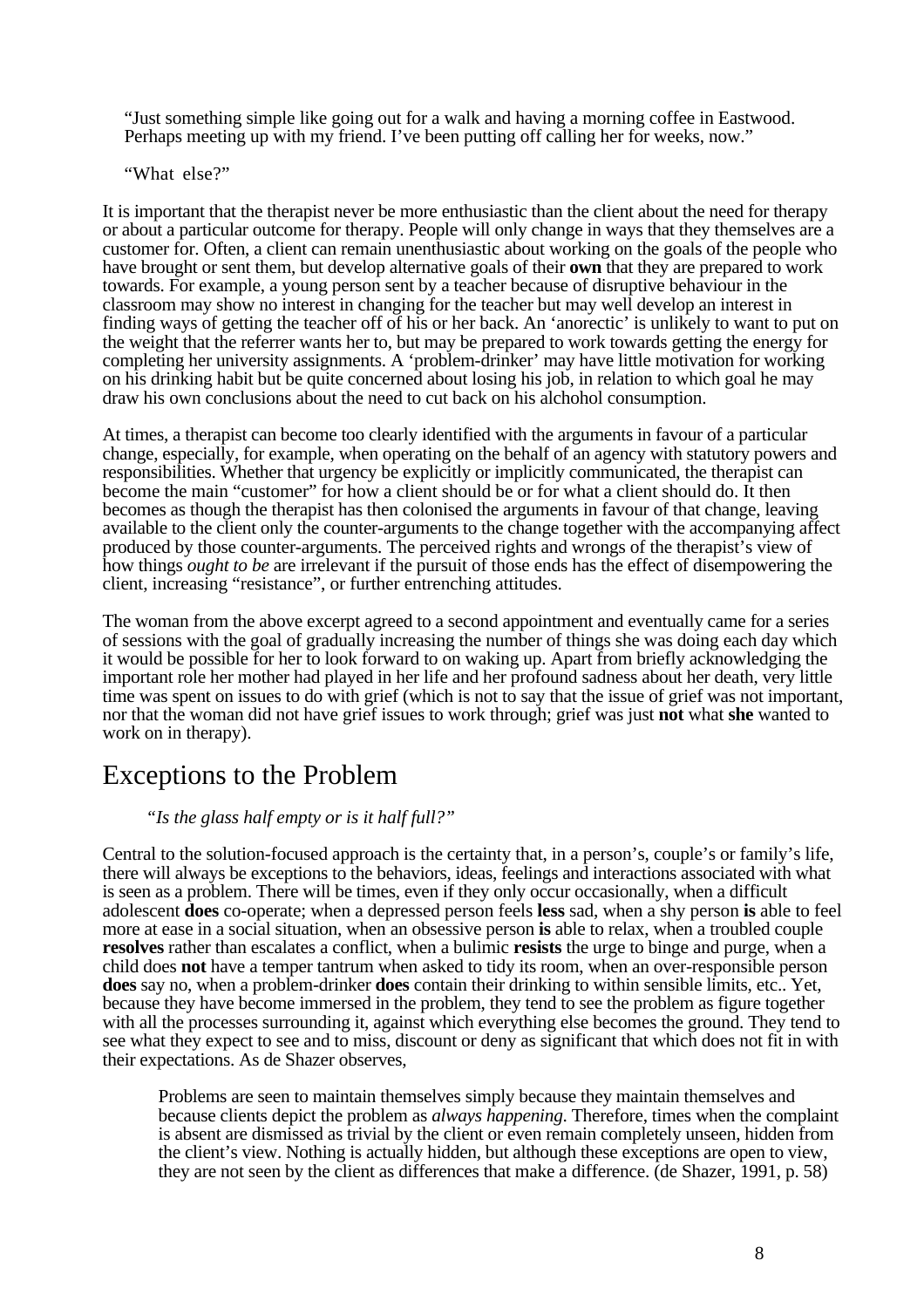By questioning clients about these exceptions, clients can be invited to recognize and then to build on **what they have already done or are currently doing** that can be framed as successful or, at least, as heading in the general direction of dealing more effectively with the problem, even if it is only one small step in that direction. They are invited, as it were, to examine the ground and to find forgotten or unnoticed details there that can be highlighted and become a new figure.

For example, a harrassed and demoralized parent was describing how her children would **always** ignore or defy her when she asked then to tidy away their toys and get ready for bed. The therapist responded with a hunch,

"But, sometimes they don't?"

"Yes, but not very often."

"What's different about you the times that they **have** done what you asked?"

(After a pause) "I guess it's when they realise that they have pushed me too far."

"How could they tell that?"

(Another pause) "You know, it's funny. I think its when I stop ranting and raving at them and my voice goes very, very calm."

"What else is different?"

"I don't threaten or beg."

"What do you do, instead?"

"I tell them clearly and firmly what I want them to do."

"You mean it's when they realise they haven't gotten under your skin?"

"Yes, I think that's it. They know I really mean it. Once they get under my skin, they know they've got me on the run."

"What else is different about those days?"

"I think it's when I feel generally less harrassed, when I feel I've got things done rather than spent the whole day worrying about getting things done. When I feel I've not been able to get on top of the housework, I tend to panic."

"So, what's different about those days when the kids do take note?"

"I get started early on and get things done. Then, I can have a break and relax a little before the kids come home from school. I think that helps me handle things better."

"So, on those days, its clear to the kids that you mean business? They must be able to pick up the vibes? You presumably look somehow different on those days?"

"I guess so. Yes, I'm sure that's it. I think I just look calmer."

"What else?"

"I probably greet them more enthusiastically and smile more."

"And when is the last time you had a day like that, or at least part of a day like that?"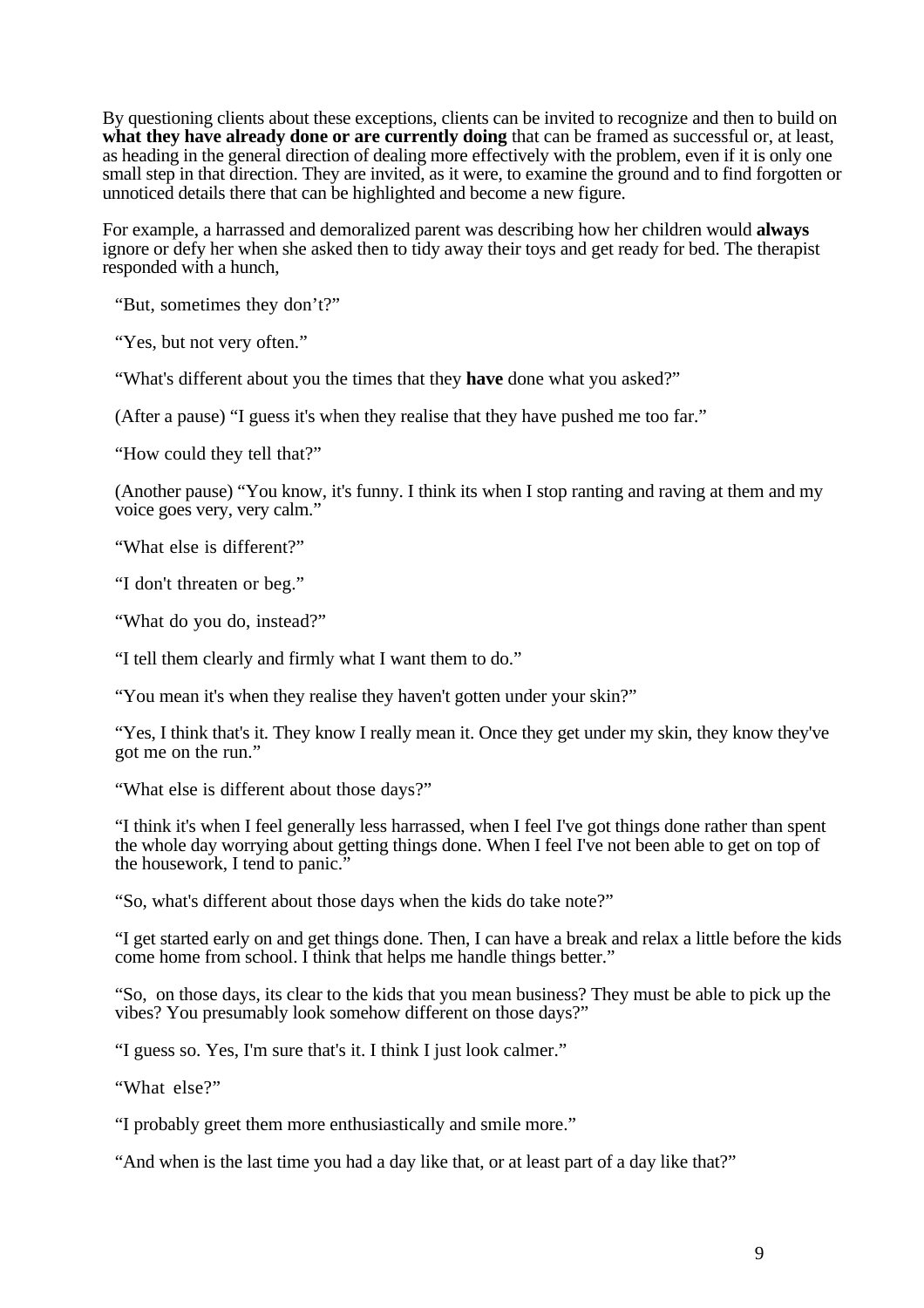"In fact, now I think about it, it happened last Monday. I also took them to McDonalds."

The extent to which a recognition of the existence of exceptions might start a different language game and become a springboard from which further changes can occur, clearly relates to the extent to which they are seen as meaningful to the client. As Cade and O'Hanlon have commented,

Clearly, it would be easy to highlight exceptions in such a way that the client or family feels patronized, or feels that the therapist really does not understand the seriousness of their problem, or the distress, guilt, anger, etc., that it has caused them. Thus it is important that the therapist avoids becoming over-preoccupied that a client or family **must** recognise the existence of a particular exception, or avoids entering into an argument with them about its significance. As John Weakland has said (personal communication), "Never argue with a client." It is often much better to maintain a puzzled scepticism rather than a crusading zeal. (Cade & Hudson O'Hanlon, 1993, p. 98)

When clients are talking about their problems in a negative, problem-focused way, the therapist can most usefully aid the process of deconstructing that language game by being not too quick to understand. de Shazer has commented,

... perhaps the best that therapists can do is creatively misunderstand what clients say so that the more useful, more beneficial meanings of their words are the ones chosen. Thus, creative misunderstanding allows the therapist and the client to together construct a reality that is more satisfactory to the client. (de Shazer, 1991, p. 69)

"I am **still** puzzled as to how you managed to avoid **totally** losing your temper. It can't have been easy. Many parents would have lost it within the first few seconds. Your daughter really does sound as if she could try the patience of a saint. So, how the hell did you resist wringing her neck last night?"

"From what you have told me, I think anyone, including me, would have become depressed. How did you manage to keep yourself going? How did you manage to get on with what you had to do inspite of feeling that way?"

The asking of questions such as, "How did you do that?" can be very powerful. Not only do they implicitly highlight success, or degrees of success, but can also help elicit contingencies in people's lives that are, and can be highlighted as, associated with more successful functioning. For example,

"When was the last time you went a day or more without bingeing and purging?"

"It was quite some months ago."

"But you can remember that time?"

"Yes"

"How did you do it?"

"It was difficult. I managed to hold off for nearly a week. Mind you, I kept thinking about it all day long."

"Of course, but how did you manage it?"

"I was determined not to let it control me."

"How did you manage to do that, and for nearly a week?"

"Well, one thing I did was, after eating, I made myself go for really long walks with the dog."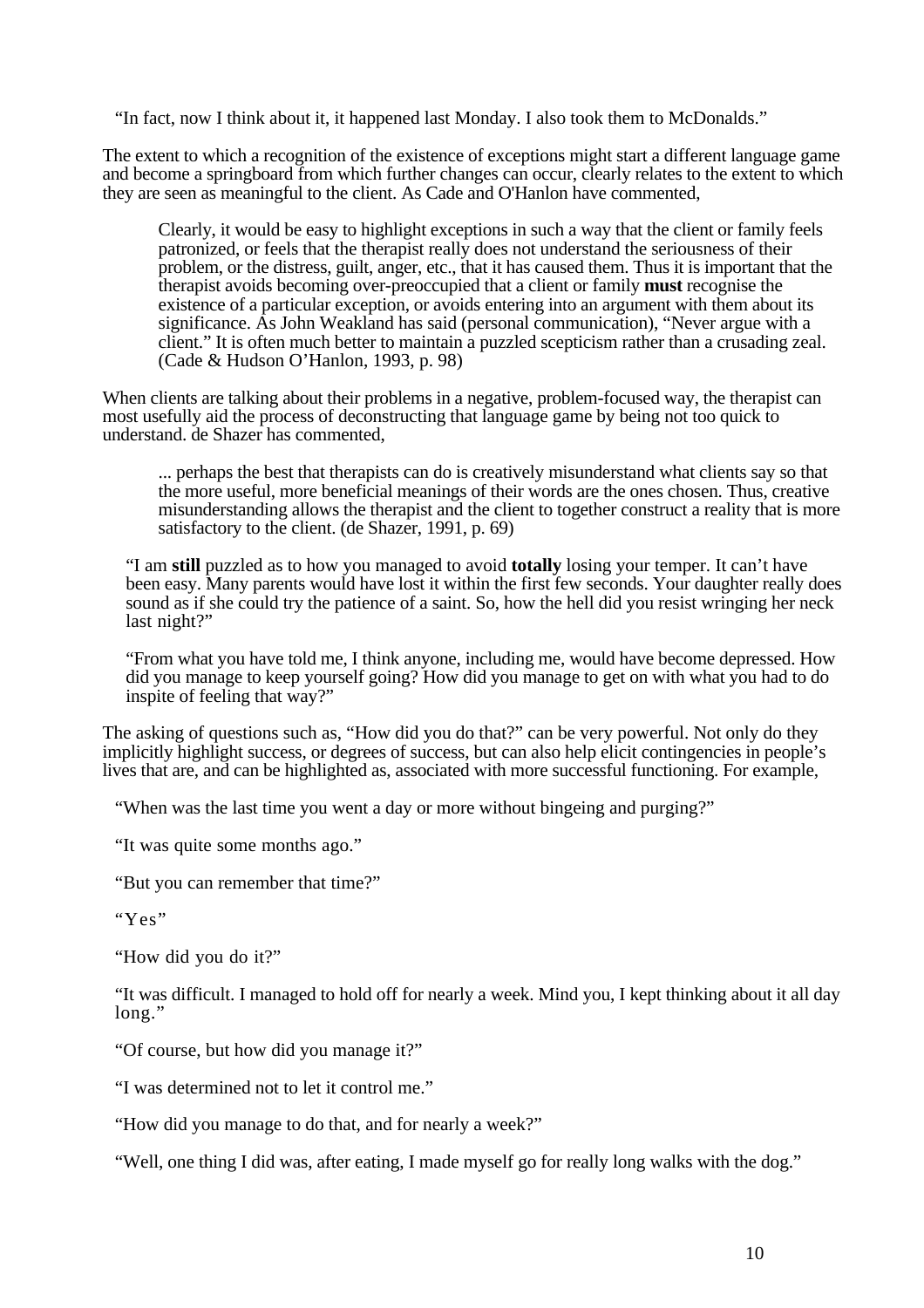"And that helped?"

"Yes, because, by the time I got back, I would feel less bloated."

"What else helped?"

"I wouldn't be sitting there with my parents watching and waiting: watching me out of the corners of their eyes, but pretending not to; and me getting more and more angry."

These questions are not part of a fact-finding mission, a hunt for the truth. They are an invitation to the client to enter a language game about themselves and their circumstances that allows for a different view of competence, of possibilities, of their potentials to develop solutions, of the inevitablity of change. So the question "What else ... ?" is used frequently either when looking at past or present exceptions or, as will be seen, when looking at how the future will be different.

It can also be affirming of people when the difficulties they have been struggling with are attested to by questions such as,

"Given what you have told me about your situation, I am really surprised that things are not much worse. How have you kept going?"

As Miller has observed, "By asking how a client has been able to make some progress, or maintain or prevent their problems from becoming worse, the therapist and client are able to re-view situations that appeared to be failures as solutions that simply went unnoticed." (Miller, 1992, p. 7)

However, the usefulness of concentrating on exceptions, on solutions rather than on problems and of using the miracle and scaling questions to be described below, still exists primarily in the experience of the client. It is always important to read the feedback. Some clients want to talk about their problems, to seek an understanding of why they have them, to have an opportunity to "let off steam". Although the ultimate direction of therapy will be to look at what will be different in the future, it is no good if the therapist rushes ahead and leaves the client(s) behind feeling puzzled, unheard, even angry. Clients know best what they find helpful.

## The Miracle Question

A powerful way of helping people to focus on potential solutions rather than on problems and to set goals is the miracle question. It continues the process of developing a language game between  $t$ herapist and client $(s)$  from within which possibilities and probabilities of future success can be both anticipated and constructed. The client is implicitly invited to ignore the details of the problem, in fact completely to bypass them and go straight into the future to a time where the problem either no longer exists or is being handled more effectively and to describe that future in as specific a way as possible. The asking of the miracle question is usually prefaced with a comment such as, "I'm going to ask you a strange kind of question".

"Suppose that tonight after you go to sleep a miracle happens and the problems that brought you to therapy are solved immediately. But since you were sleeping at the time you cannot know that this miracle has happened. Once you wake up tomorrow morning, how will you discover that a miracle has happened? Without your telling them, how will other people know that a miracle has happened?" (de Shazer, 1994, p. 95)

Clients are then encouraged to elaborate, in as detailed a way as they are able, what the observable differences will be.

(Wife) "I'd be happy; feeling at ease at last. I'd be more pleasant to Bob, not jumping down his throat all the time."

"What will you do instead?"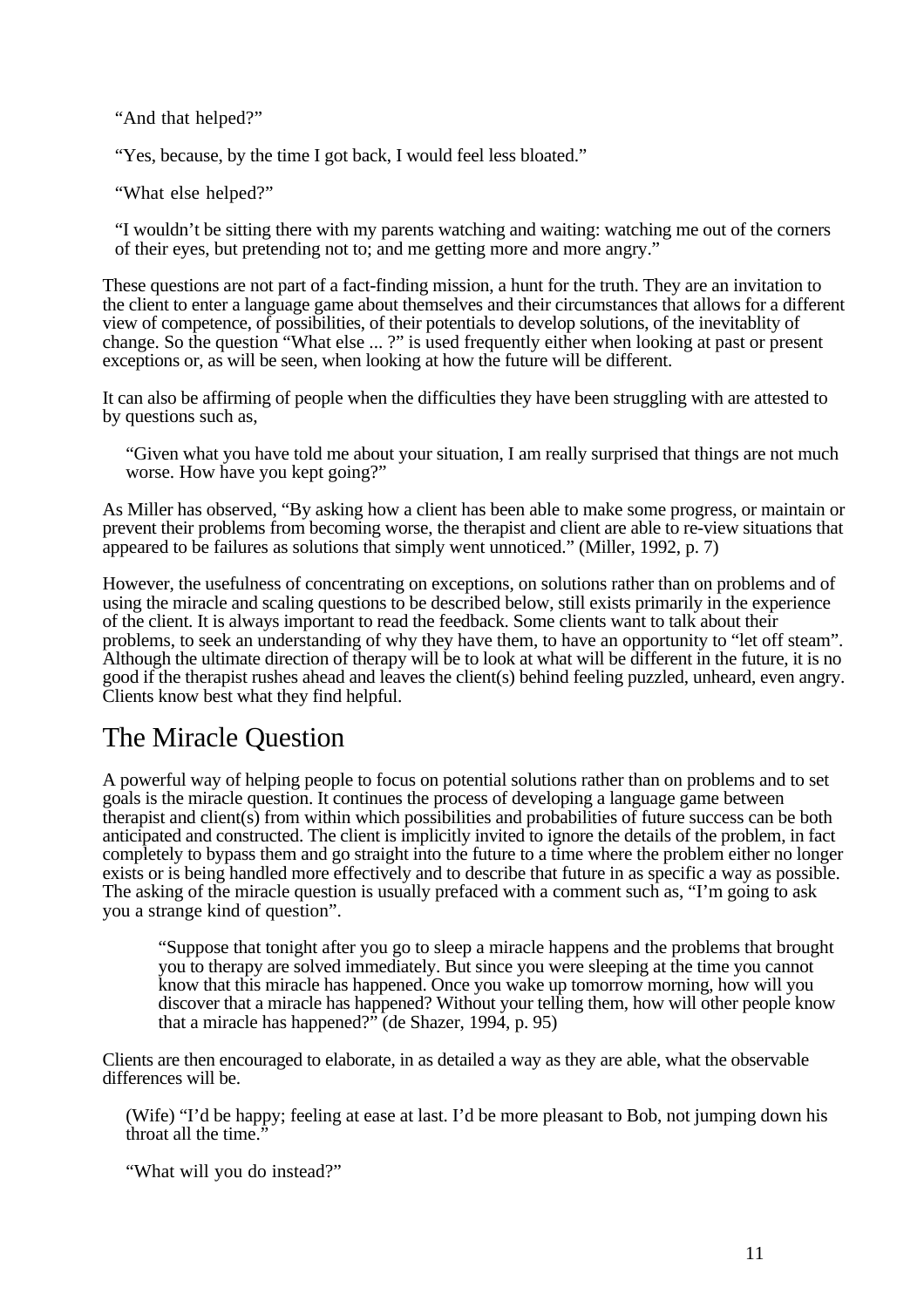(Wife) "Well, there would be more understanding between us. We'd listen to what each other was saying."

(Husband) "Yes. At the moment we don't really listen to each other. We just wait to get our own point in."

"So, you'd both be listening to each other more instead of behaving like politicians?"

(Both) "Yes."

"How could you tell that the other is *really* listening?"

(Wife) "In the face, I think. We'd perhaps make more eye contact. (pauses, then laughs) We'd nod in the right places."

(Husband) "Yes, we'd both respond to what the other was saying rather than just attacking or ignoring it."

"What else would be different about the way you talk together?"

(Husband) "Our voices would be different. We wouldn't be yelling, so."

"How would your voices be, instead?"

(Husband) "Calmer. More tolerant. We might be putting our points firmly, but we wouldn't be hammering at each other."

"So, instead of hammering ... ?"

(Husband) "We'd be talking calmly, respecting each other's right to a different opinion."

"Going back to the moment you first open your eyes tomorrow morning, what do you suppose would be the very first thing either of you would notice that would tell you things are different?"

(Wife) "He usually wakes up first so, before getting up to make a coffee, maybe he'd kiss my shoulder, like he used to."

"Suppose he did that tomorrow morning; what would you then do?"

(Wife) "I'd feel good."

"How could Bob tell?"

(Wife) "Well, if he could see my face he'd probably see a smile."

(Husband) "And she wouldn't pull away from me."

(Wife) "Well, you know why that is."

(Husband, to therapist) "She always assumes if I kiss her that I am after sex."

(Wife) "Well, you usually are."

(Husband) "Now, you know that's not true."

"So, Bob, how would you kiss her so that she would know it was different from an 'I am interested in sex' kiss?"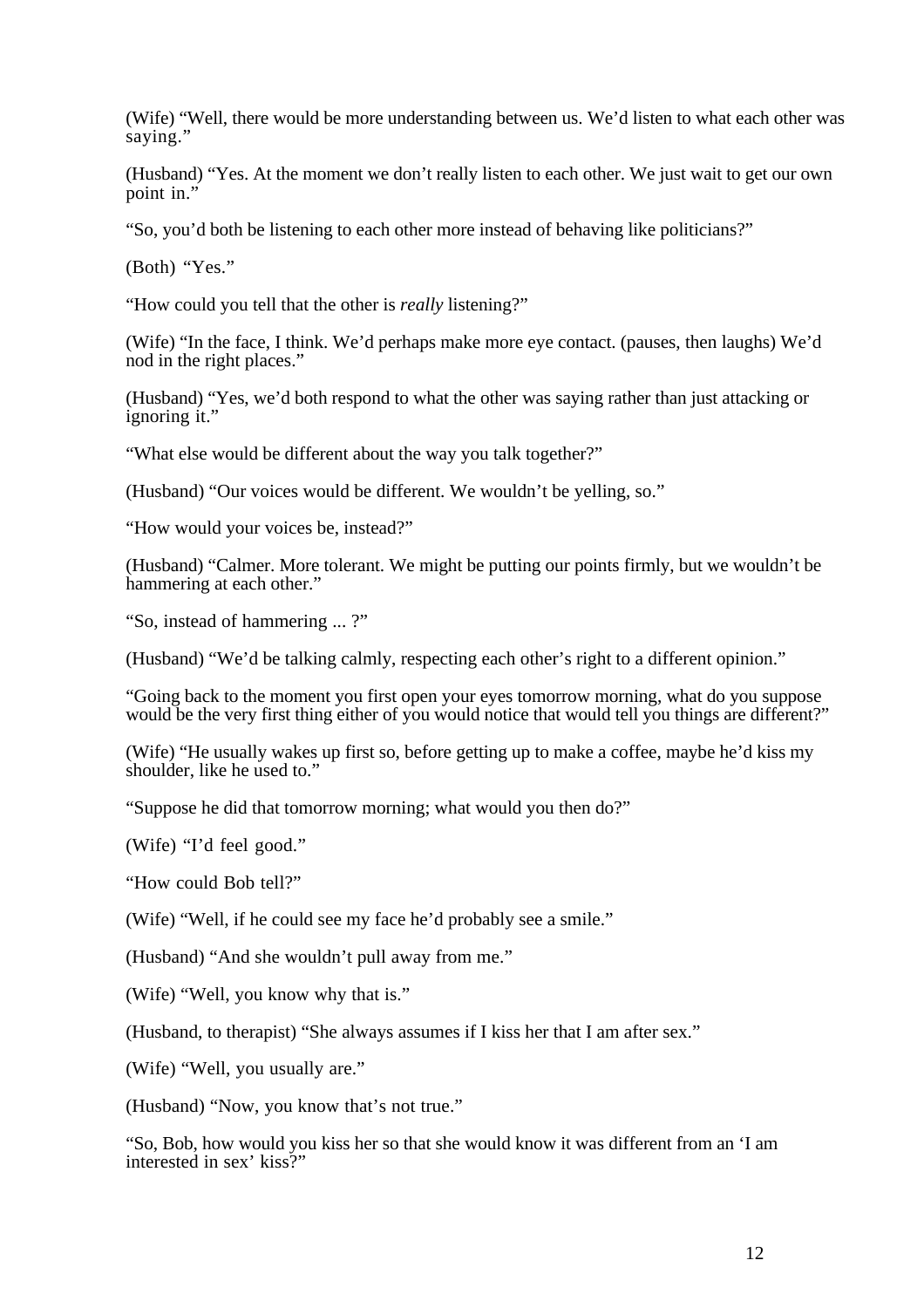(Husband) "I'd just kiss her gently on the shoulder then go off to make the coffee."

"Is that what you mean, Tania? Is that the kind of kiss you would respond to with a smile?"

(Wife) "Yes, if I knew it was that kind of kiss."

"Then what would happen?"

(Wife) "Well, If I knew it wasn't automatically going to lead to a grope and to 'wishful thinking' time, I'd like to cuddle up to him for a while some mornings."

"How would that make a difference to you?"

(Wife) "Well, it would be a nice way to start the day. Maybe I wouldn't be so tense and irritable."

"What difference would the children notice?"

(Wife, laughing) "I wouldn't be so tense and irritable."

"What would they see, instead, that would tell them that something had changed?"

(Husband) "If we were talking to each other instead of basically ignoring each other; if they saw us smiling and touching each other affectionately; if they saw us kiss when I left for work; they'd definitely see that something had changed."

"Is that right?"

(Wife) "Yes. Just us all having a pleasant breakfast together would be a nice change."

Often, the first answer to the miracle question is a somewhat general, global, even Utopian one.

"I (we) will be happy." "I will be more confident." "I will be tall and blonde." "I will have my sight back again."

It is very difficult to do 'happy' or 'confident' (let alone suddenly become tall or regain one's sight). The level of description that is being sought is something specific that the client could do **even if they** didn't feel like it. For example, a young woman diagnosed as anorectic found it extremely difficult to answer the miracle question other than saying that she would know it had happened because she would wake up feeling happy. It took the whole session of patiently returning to the question for her finally to come up with two specific differences.

First, she would be able to look in the mirror on her way to the shower without being repulsed. The very fact that she looked in the mirror at all would prove that a miracle had happened because she could not normally stand to look at herself. Second, after her shower, she would go to her closet and choose something to wear because she liked it rather than automatically putting on her "anorectic uniform" of jeans and a bulky sweater.

She came to the next session wearing a short, sleeveless summer dress. It was not that the weather had suddenly become hot. It had been extremely hot and humid for many weeks. As O'Hanlon and Weiner-Davis have said, "It appears that the mere act of constructing a vision of the solution acts as a catalyst for bringing it about." (O'Hanlon & Weiner-Davis, 1989, p. 106). Looking in a mirror or wearing a summer dress was something she could do, **even if she didn't feel like it.** Feeling happy was not.

Sometimes a client can find it easier to describe what other people would notice than what they themselves would. For example,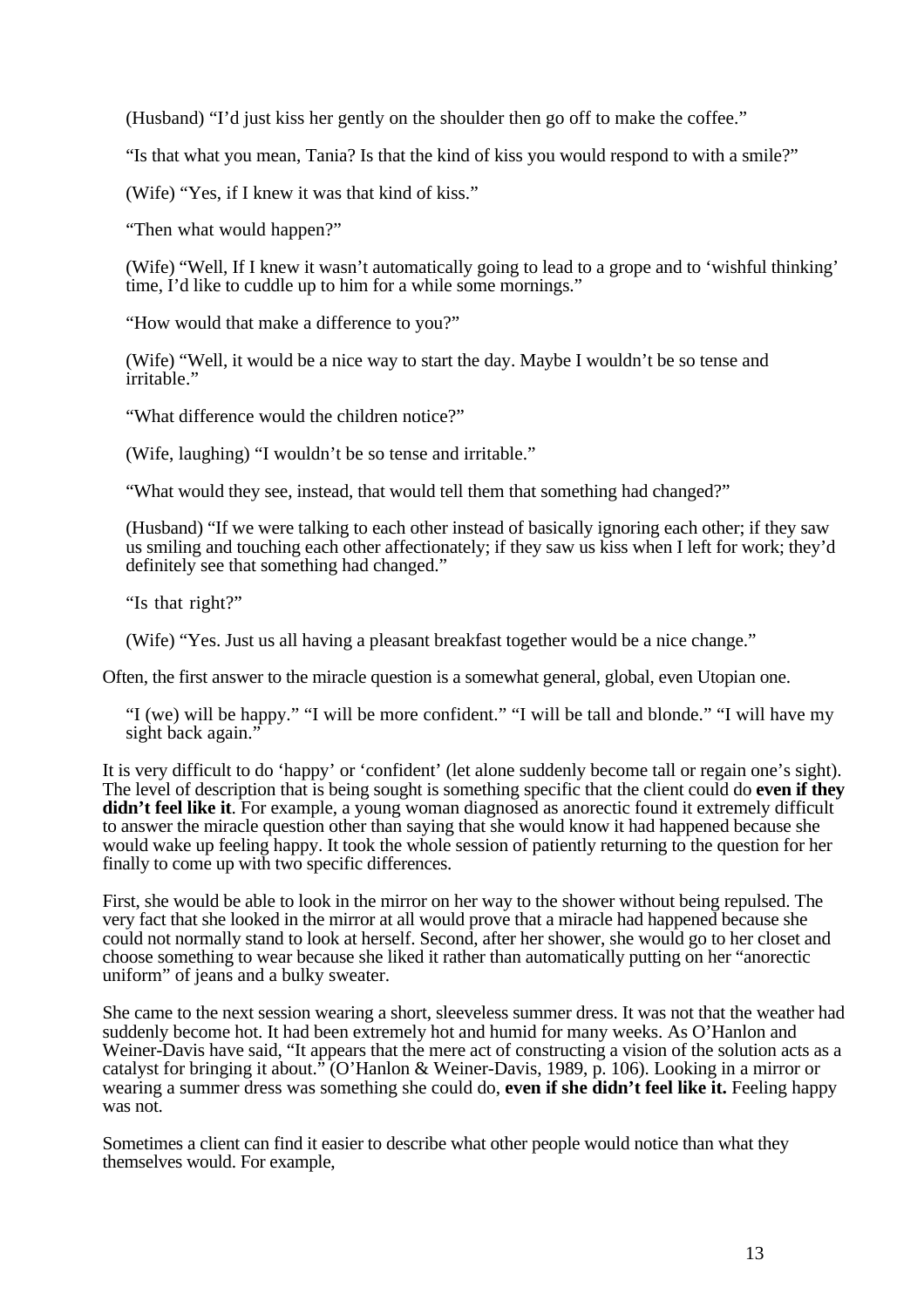"I would be more confident."

"What would you do differently that would show that you were more confident?"

"I don't know. I just would feel more confident."

"O.K, so when you catch the train to work tomorrow morning, suppose there is someone who travels regularly on the same train who looks over at you and thinks, 'That young woman looks far more confident today.' What would they be noticing different about you?"

"That I would be holding my head up. I would be looking around and showing an interest in things."

"What else?"

"There would be a spring in my step. If it was someone who travels regularly on the same train, I might smile and nod a greeting to them."

"What else?"

"Instead of clutching my bag to my stomach, I might place it on the floor beside me."

Often, the client's initial response will be "I don't know." However, it is very rare to come across a client who cannot, with minimal prompting, begin building a picture of an alternative future.

Sometimes, clients do find it difficult to imagine that a miracle has happened. Whilst it clearly is important not to push too hard for an answer, a gentle and respectful persistance over the course of an interview can help begin the process. For example, a woman who was struggling with two oppositional adolescents found she could not answer the miracle question. As she continued to describe the difficulties she had been experiencing, she told of a recent incident in which they had made her "lose the plot."

"Suppose that miracle I talked about earlier had happened. How do you think you might have handled that situation differently?"

"I guess I maybe would have walked out of the room and calmed myself down, first."

"What else might have been different?"

"I wouldn't have risen to the bait in the first place. They really know how to wind me up."

"So, after this miracle, the kids will learn that you are not so easy to wind up?"

"Yes."

"What else would they learn?"

"Maybe that I deserve some respect."

"What will they see in you that will tell them that you deserve respect?"

People typically find it easier to define how **other** people should be different (particularly the spouse with whom they are having difficulties, or a problem child). This can tend to perpetuate a more of the same "why can't you see what you are doing wrong", stance which will often be insufficiently different to their usual interactions around the problem. It is better they be encouraged to describe what differences others such as their spouse, children, friends, work associates, or strangers will notice about them.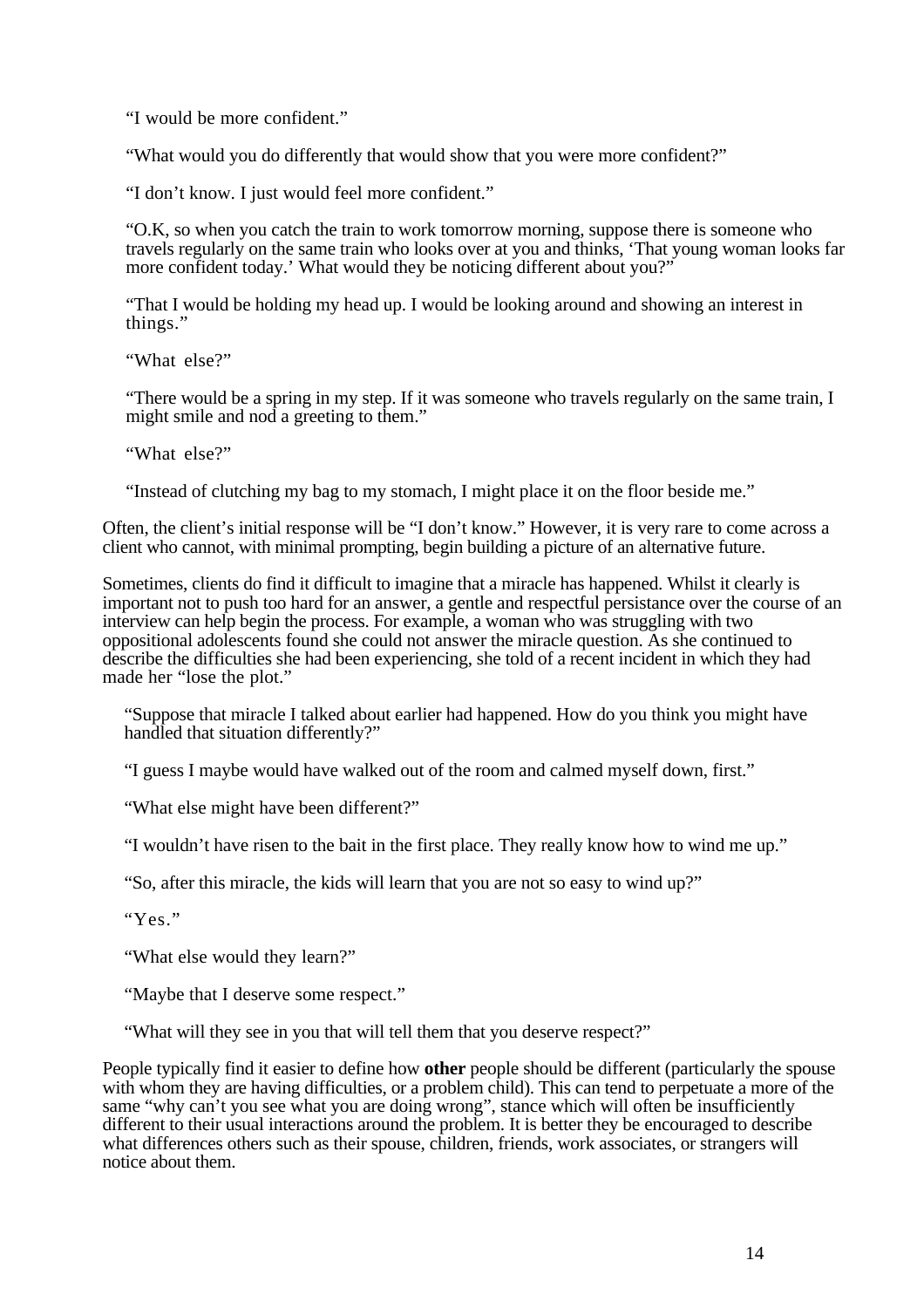"Suppose your husband does begin to behave in a more considerate way, what differences will he see in the way you respond to him that will show him that you appreciate it?"

"Suppose you two were to go to a restaurant tomorrow night and another couple was watching you having a meal together, and one of them said to the other, 'that couple look as if they are getting on well', what would they be seeing that would tell them that?"

Often clients describe differences in terms of an **absence** of either a behaviour or an emotional state. It is useful to ask them what it is that they will be doing or feeling **instead**. Ultimately, it is much easier to engage in a clearly defined alternative behaviour than it is just to resist doing something without having another activity to take its place.

"So, when you are no longer sitting around crying and feeling sorry for yourself, what will you be doing instead?"

Descriptions of changes in feelings are also best translated into descriptions of the specific behaviours that would be clear evidence to others that their mood had changed.

"What specifically will your colleagues at work see different about you that would tell them that you were no longer depressed, without you telling them?"

Another way of focusing on the future is to ask a question such as, "Suppose you are coming back next week, and you are sitting there telling me that things have improved in small but significant ways, what is it that you will be telling me about?", or, when talking to a couple, "... what will be the differences in you that your partner will be telling me about?"

When working with young children, it may be that the notion of a miracle is not one they will easily understand. It is always possible to use notions such as a magic wand, a good fairy, a guardian angel, a fairy godmother, a genie, Sabrina the teenage witch, etc..

#### Scaling Questions

*As anyone who has played around with numbers knows, like words, numbers are magic.* (de Shazer, 1994, p. 92)

Another important part of the solution-focused language game is the use of scaling questions, which can be used in a wide variety of ways. Scales of some sort or other have been used in many other approaches to therapy, usually as a way of measuring aspects of a client's behaviour against some normative standard. In solution-focused therapy, scales are used to create (and reflect) an assumption of fluidity and change. They are a measure of a client's perception of themselves **now** compared to how they had been before and how they would wish to be. They have no external referents other than those that are meaningful to the client (even if they are not clearly able to articulate them). If it were hypothetically possible to have two people at exactly the same point *vis a vis* solving exactly the same problem, one of them might scale themselves at 4, the other at 7. Neither would be right or wrong. The usefulness of the scale is totally subjective and solely in terms of whether the number chosen helps each client have a sense that they are handling things better now than at some earlier point, and helps them develop a sense of moving forward, or the possiblity of doing so, and a picture of what things will be like when that forward movement has been made. As Kowalski and Kral have pointed out,

... the scale builds on an assumption of change in the desired direction. Since a scale is a progression, the number '7' assumes the numbers '10' as well as '5', '3', or '1'. It assumes movement (change) in one direction or another , rather than stagnation. By virtue of this, an expectation of change is built into the process of asking scaling questions ... since the use of a scale enhances a suggestion of change in either the desired or dreaded direction, it also implies a degree of control on the part of the client for navigating the direction ... the business of goal setting is accomplished, since the poles and the area between the problem and the goal are made quantifiable and objectifiable. (Kowalski & Kral, 1989, p. 61)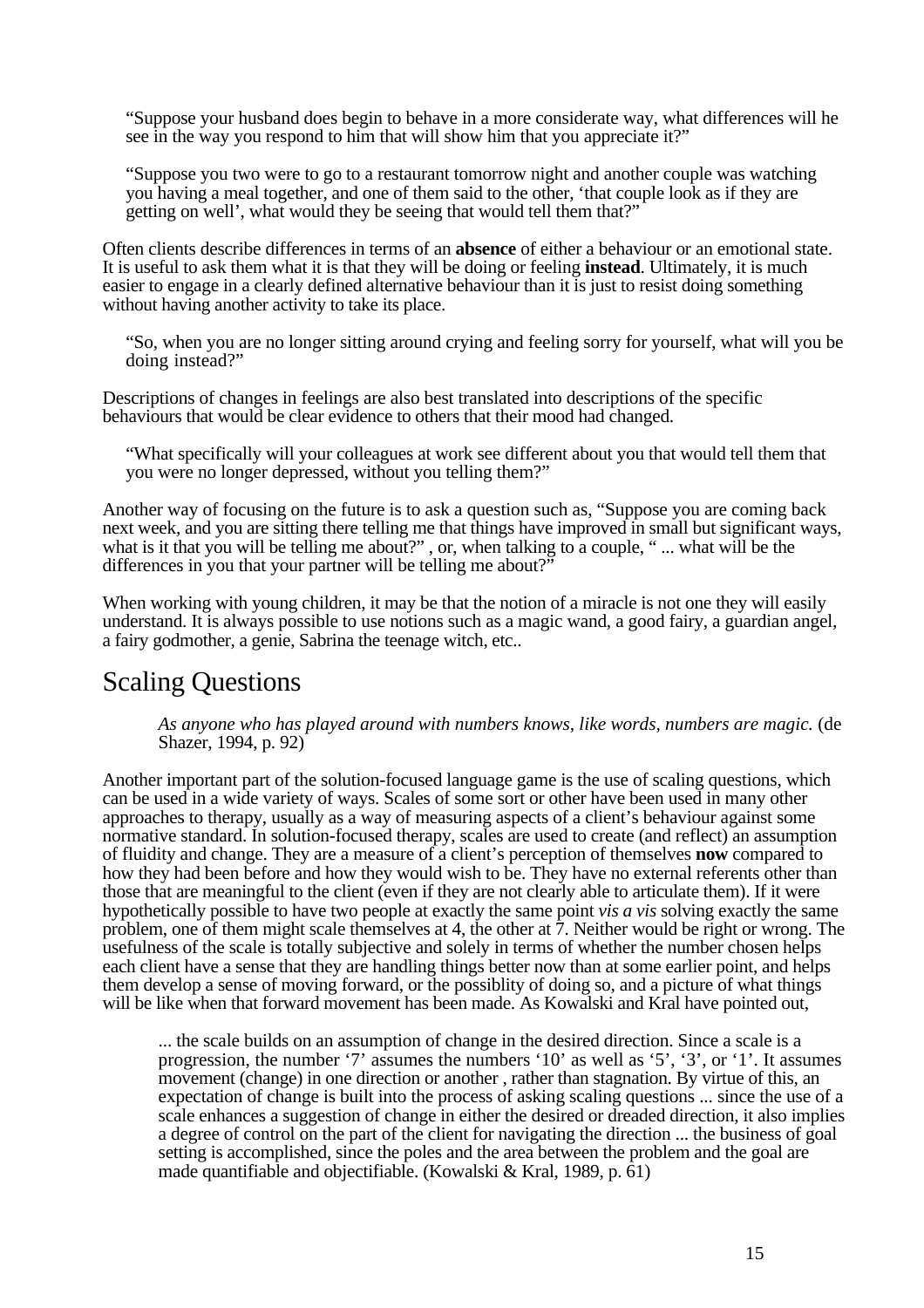Through the means of a scale a precise figure can be elicited that represents a whole range of aspects of the client's experience, with components ranging from the specific to the global, even to the vague. A general sense of how they are doing can be translated into a concrete number which will have meaning for the client. Although it is possible to invite them to spell out some specific things that are happening that tell them they have achieved a particular number, it is never possible to achieve a complete picture. There will always be more, and that creation of a sense that there will always be more is an important part of the solution-focused language game. The most frequently used scale in a first session is as follows.

"On a scale ranging from 0 to 10 where 0 represents when things were at their worst (in subsequent sessions, it is more usual for 0 to represent the way things were when they first sought help) and 10 represents how things will be when these problems are resolved (or, if the miracle question has already been asked, "... when this miracle we've been talking about has happened") where would you place yourself today?"

Although there will be clients who will place themselves at 0, a surprising number will place themselves somewhere higher on the scale creating instantly a potential story of flexibility and a degree of success already in dealing with the problem rather than one of its being a monolithic fixed entity over which they have little or no control.

Whatever number the client comes up with (3 is the number that seems most often to be chosen) two areas of expansion then become available. First, the client can be invited to describe how they have got themselves to 3. "How did you do that?" "What are you doing different that you were not doing when you were down at 0?" This will encourage them to concentrate further on exceptions. As highlighted earlier, it remains important that the therapist be cautious not to be more enthuiastic than the client, even potentially patronising, about the importance of an exception. Second, the client can be invited to build a picture of future step-by-step change (as opposed to a sudden miraculous change) through being asked what would need to be happening for them to feel they have moved from 3 up to 4. For example,

"On a scale ranging from 0 to 10 where 0 represents when things were at their very worst and 10 represents how things will be when your life is fully back on track again, where would you place yourself today?"

(After a pause) "About 3."

"How have you done that? How have you got yourself from 0 to 3?"

"I guess I decided I just couldn't go on that way any longer."

"So, what have you been doing different that has got you from 0 to 3."

"Well, for a start, I contacted you."

"OK. What else?"

"I've been making myself get up and take a shower first thing each morning. Also, on a couple of mornings, I went out for a walk. It was tough getting myself started ... "

"I'm sure it was."

" ... but I tend to feel better once I've done it."

"What else?"

"That's about it. (short pause) Oh, I did try to call a friend, yesterday. But she's away in Brisbane for a few days."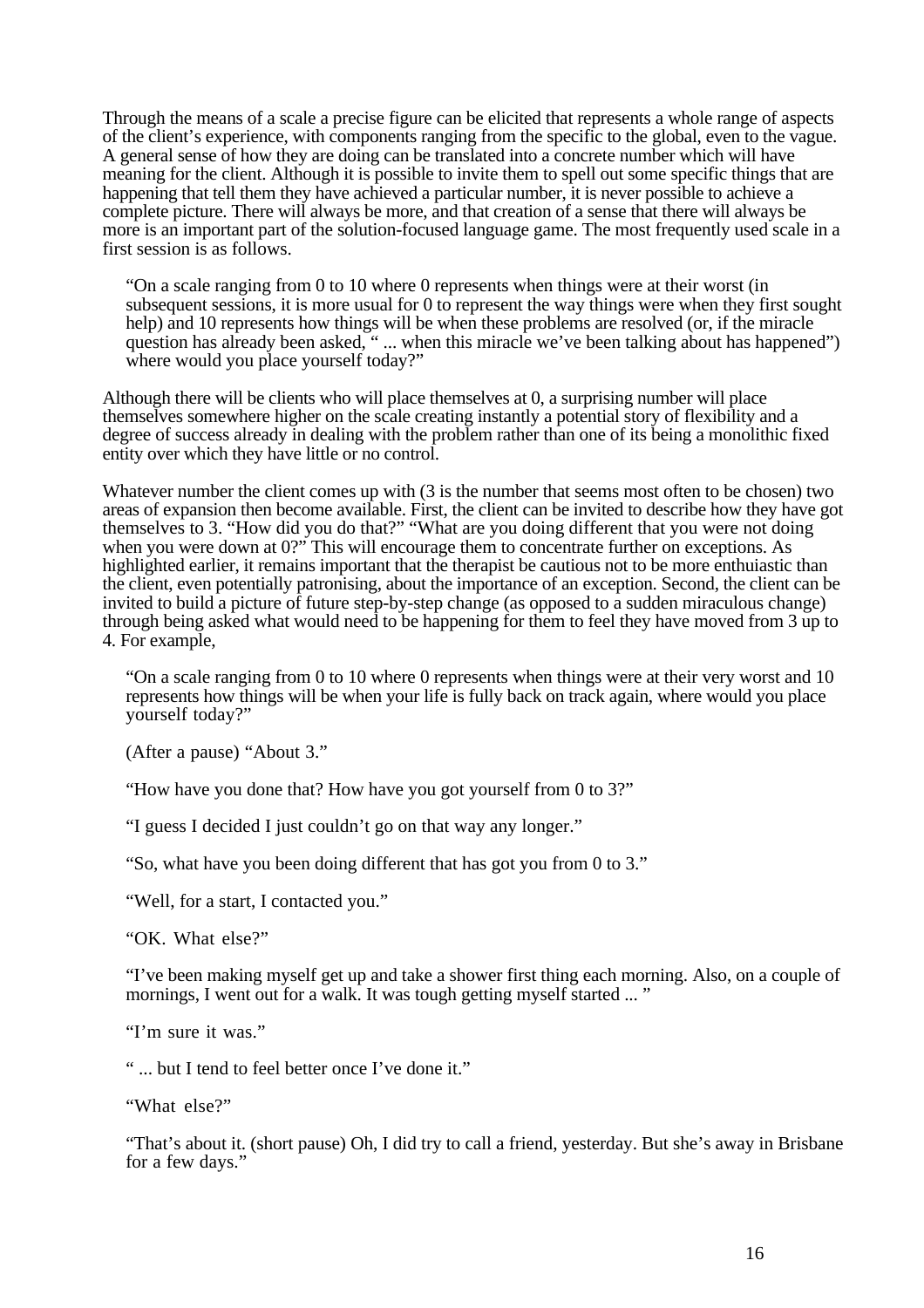"So, you might try her again, later?"

"I guess so."

"Anything else that you're doing different that tells you you've moved from 0 to 3?"

"I can't think of anything else."

"OK, suppose that we are now a week or two in the future and you are sitting there in that chair and telling me that you feel strongly that you've started edging towards or even that maybe you've reached 4. What will you be telling me about?"

"That I've called that friend and that we're meeting up for a coffee."

"OK. What else?"

'That I am still getting up early and also still going out for walks. (pause) Maybe I'll have started looking in the paper for a job."

"Are you sure that looking for a job would be at 4? That sounds like quite a significant jump to me."

(laughs) "I only said **looking** in the paper. I didn't say anything about actually going for one."

"You're right. I was jumping the gun. So where would you have to be on the scale to be actually going for a job?"

"6 or 7, I guess."

"So, what else would you be doing that would tell you you were at 4?"

"I wouldn't be sitting around feeling sorry fo myself all day."

"What would you be doing, instead?"

"Maybe I'd start painting again."

"Painting?"

"Yes. I used to paint with watercolours. You know, flowers, landscapes and things. I used to enjoy that."

Scales can be used to consider a whole range of aspects of a client's life or of the therapy. In fact, there are few experience that cannot, in some way, be looked at through the lens of a scaling question.

... scaling questions can be used to assess self-esteem, pre-session change, self-confidence, investment in change, willingness to work hard to bring about desired changes, prioritizing of problems to be solved, perception of hopefulness, and evaluation of progress, and so on things usually considered too abstract to quantitate. (Berg, 1994, p.  $102$ )

The following are some examples of scales that can be used,

(To a couple) "If 0 represents 'I couldn't really give a damn' and 10 represents 'I'm really motivated to work on our relationship', where would you place yourself today between 0 and 10? (or , " ... where do you think your partner would place him/herself?"). What will have happened over the next week or so for each of you to feel you have moved up a point or two?"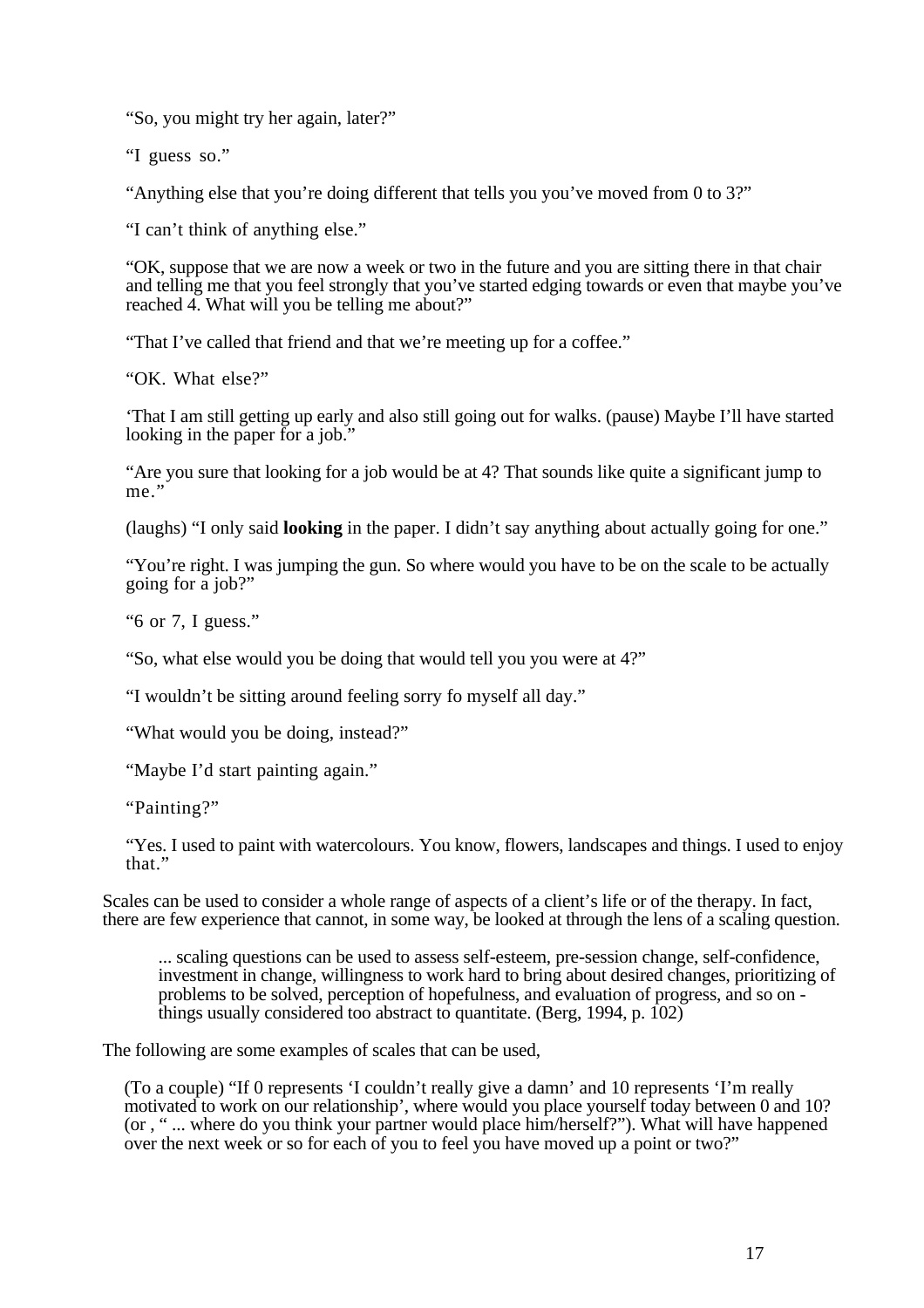"If 10 represents 'this relationship has the potential to be a really good marriage' and 0 represent 'this relationship has no future at all', where would you put yourselves today between 0 and 10?"

"If 0 means you believe you are basically going to be like this for the rest of your life and 10 that you are very confident that you'll have this problem beat at some point in the future, where would you place yourself on that scale today? What would it take for you to move up half a point or even one point on the scale?"

"If 10 represents having as much confidence as anyone could expect to have, and 0 is the opposite, absolutely no confidence at all, where would you put yourself today?"

"If 0 represents how you were when I first met you and 10 represents when that miracle we talked about has happened, where are you today between 0 and 10?"

"If 10 represents that you'll do more or less anything to get over this, and 0 represents that you're only prepared to wait it out and hope it will all go away, where are you between 0 and 10, today?"

It is important when enquiring about movements up the scale that the therapist choose realistic gradations erring on the side of the conservative rather than the over-optimistic. If a client is experiencing a high degree of optimism, it is better that he or she has to persuade the therapist about that. If the therapist seems to be pushing too quickly for change such that the client feels pressured, he or she is more likely to adopt a "yes, but" position.

Looking at a client's progress through the medium of a scale can often give him or her a different perspective on how things are going. A young man apologetically admitted that he felt he'd only reached three on the scale. He was surprised and encouraged when it was pointed out to him that he was "almost a third of the way there." A young woman who was still expressing many negatives about her progress, in spite of the many "exceptions" the therapist had been able to elicit (which were clearly, at that stage, more meaningful to him than to her) became more optimistic about her situation when, after scaling her overall progress as 5, she realised she was "halfway there".

Scaling questions can also be used with young children as well as with adults. Words are, of course, not the only medium to be used. The therapist can draw pictures, or ask the child to draw them. There are many creative ways young children can helped depict where they feel they are. A young girl who had been sexually abused was invited to draw a picture of herself that showed the way she saw herself now and then a picture of how she would look when she really liked herself. She first drew an ugly, distorted figure in brown and black, covered with spots and with a miserable mouth. Her second picture was of a pretty girl wearing brightly coloured clothes and with a big smile. She drew flowers around the feet and a sun in the sky. It was then possible both to talk about and to draw the small changes that would tell her and her friends that she was moving from the one picture to the other.

As I struggled to find a way of expressing a scale that would be meaningful for her to help her envisage and measure her progress from being the girl in the first drawing to the girl in the second, Melinda came up with a wonderful insight which also provided us with an evocative scale. She said that getting better was a bit like being in a game of snakes-and-ladders. As you moved forward you sometimes went up a ladder and felt that you were beginning to get there. Then, every now and then you would slip down a snake. Some days you would feel that you had gone up one of the big ladders and things were really good. "Then you slide down that bloody big snake and feel you've gone right back to the beginning again". She put a hand over her mouth realising she had cussed. I told her that it was alright; that I used to be a truck driver and was not easily shocked. She went on to say, "But you mustn't let yourself get too upset because, if you keep on going and don't let sliding down the snakes upset you too much, everyone gets to the finish in the end."

From that time on, each session I would draw a snakes-and-ladders board and Melinda would indicate what her position was on the board that represented how good she felt about herself on that particular day. She agreed with me that the difference between snakes-and-ladders and real life was that, in real life, you could often make your own mind up about how you wanted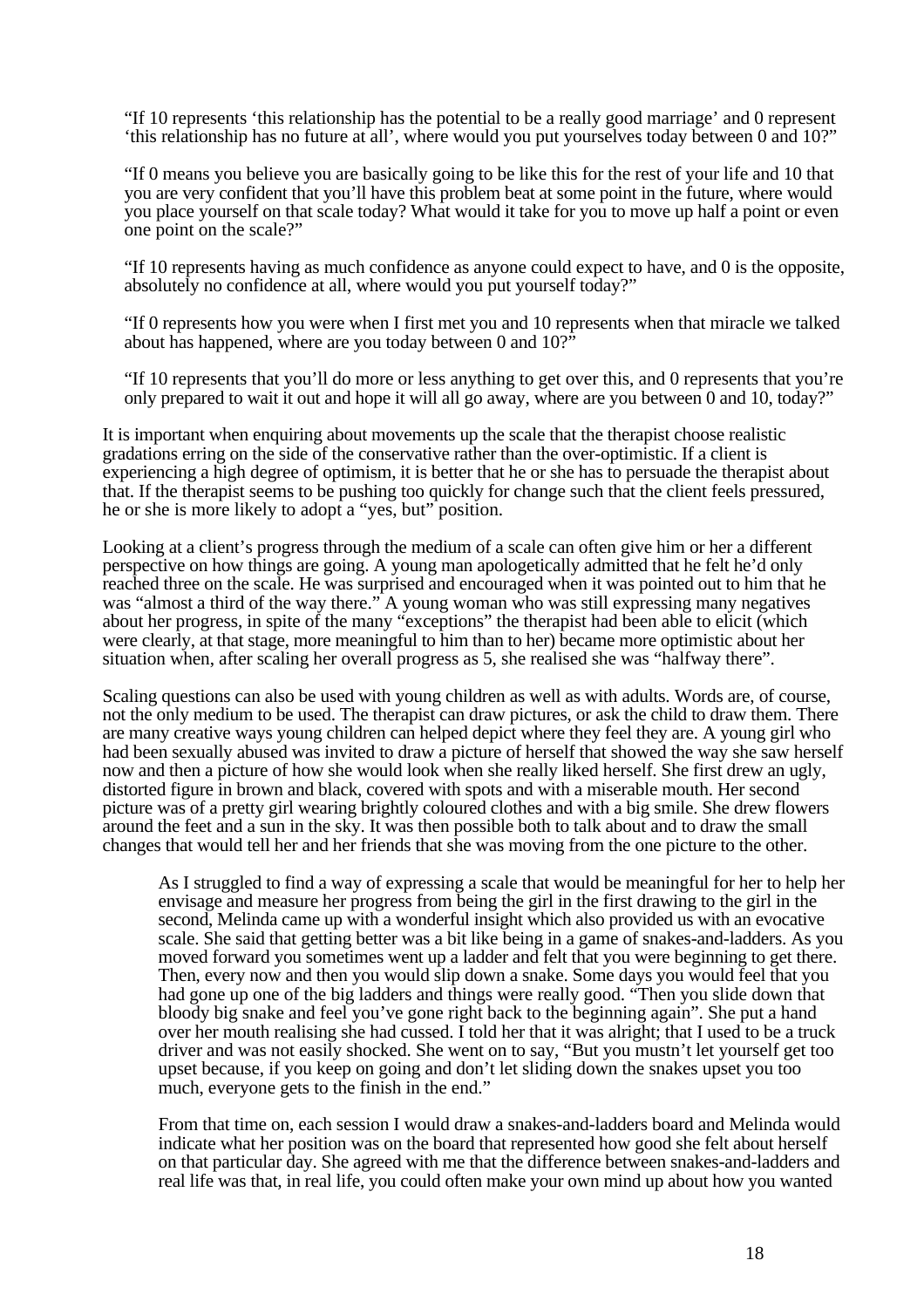to act and react, although sometimes it was difficult not to "slide on down that snake". I suggested, both at school and at home, that she keep a watch out for any time that she could easily have slipped down a snake but didn't and did something else instead. (Cade, 1998, p. 8)

### The Intermission

Solution-focused therapists typically take a break before ending each session, whether or not there is a team behind a one-way mirror with whom to consult. de Shazer describes the beginnings of this tradition,

One day in 1977, we watched while the therapist and client were trying to define and describe the problem, i.e., the client's complaint and the associated, failed attempts to resolve that complaint much in the same way that MRI would do it. The client and therapist were focused on this frame: She was depressed and, therefore, she was fat. Naturally she believed she needed to stop being depressed before she could lose weight. Behind the mirror, the group was thinking the opposite: She's fat and therefore she's depressed. Using that punctuation, interventions could be aimed at her ways of accidentally maintaining and increasing her weight. We phoned in a couple of suggestions based on this view but the therapist did not find our help helpful. This frustrated both the therapist and the group. Finally, the therapist excused himself for a couple of minutes to talk to the team. He was going to straighten us out. I don't remember the outcome of that discussion, but we soon started to routinely take a break in the session during which the team and therapist would meet, a procedural intervention that we continue to this day. It was not long before we started to take a break "to think about things" even when working alone. (de Shazer, 1999)

Before leaving the room, however, it is important that the therapist ask whether there is anything that so far has not come up in the session that the client feels it is important he or she knows about at this point. Sometimes a client will then bring up an issue that is important and which may require further clarification before the break is taken. At times, a client will bring up an issue that may not seem particularly relevant to the therapist. However, it remains important to ask the question. If this is not done and the client believes there is something important the therapist should know, or should have asked about, then whatever the therapist says to end the session will become diluted or lost behind the client's sense that the therapist lacks (or has shown insufficient interest in) this important knowledge.

A break allows the therapist to collect his or her thoughts, to compose a concluding statement, to construct an appropriate homework assignment and, of central importance, to make sure that all of the former relate to what was the client's primary expressed concern. An interview can range over a wide number of issues, many of which may be of intense interest and concern to the client but that are **not** the central concern that brought them to therapy. It can be easy for the therapist to frame the concluding comments and the task around one of these issues (particularly if it is an issue about which the therapist holds strong views) rather than around the specific concern that brought the client there. This can lead then to "resistance" on the part of the client.

A break also gives the client time to think about the session and heightens his or her sense of anticipation about what the therapist's (and, where relevant, the team's) opinion and suggestion is going to be. Also, clients often come to therapy expecting to be probed and exposed in areas of their greatest doubts or emotional sensitivity and/or to be "told the error of their ways". The break brings the realisation that this is not about to happen.

For example, a woman remained both verbally and non-verbally totally unresponsive throughout the whole of a first session. She had had two previous experiences of more traditional therapies during which, according to her husband, she had also been totally "uncooperative". The therapist was careful not to try to persuade her to respond, though she would ask the woman the occasional question. However, she was careful, when receiving no response to a question, not to turn to the husband for the answer, but would ask him a totally different question, thus avoiding the trap of seeming to enter a "co-therapy" relationship with him. When the therapist returned from her break, the woman instantly and spontaneously began to respond, firstly with silent nods of agreement at the validating feedback, then verbally, and finally laughing and joking. It is interesting to speculate on the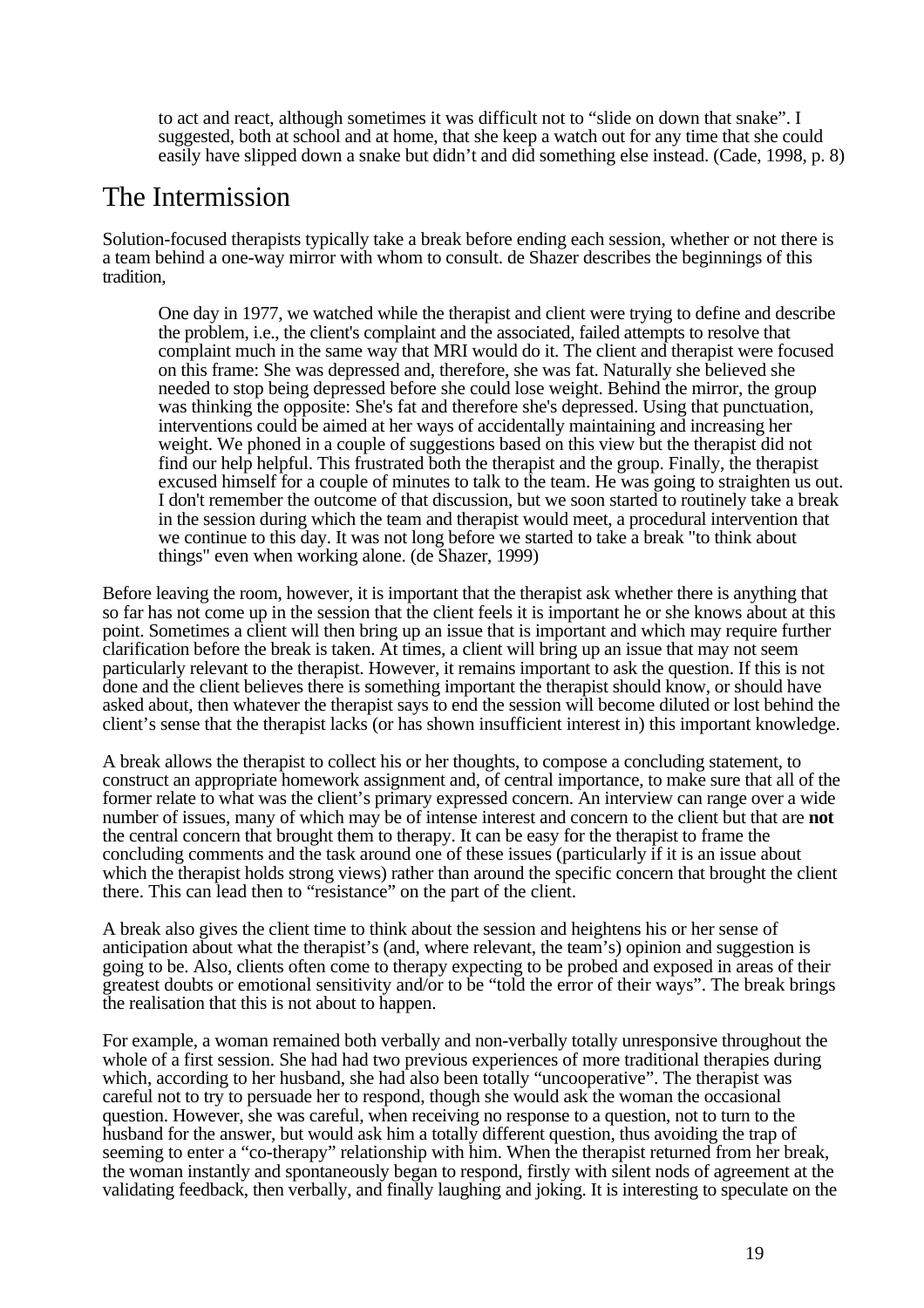importance of the break to let this woman know that the pressure to respond she had doubtless been anticipating from the therapist was actually not going to occur.

# Summary, Compliments and Tasks

A solution-focused therapy session always ends with a final intervention which includes a summary, compliments and, following on logically from those, a task, often described as an experiment.

The final summary first of all indicates to clients that they have been listened to and understood. People tend to hear best when they feel that they themselves have been heard. It therefore clearly must address their primary concerns. It should acknowledge the difficulties they have been struggling with and the positive attempts they have made to deal with the situation. It can be helpful and affirming, where possible, to reproduce or paraphrase a client's own language, including the idiosyncratic ways they use particular words or phrases. Consistent with the development of a solution-focused language game, this summary should concentrate on complimenting positive aspects of a client's achievements, intentions and desires. It must obviously be sincere and avoid being either glib or patronizing. Client goals should be identified and validated as important and worthy of the hard work that might be necessary to achieve them. As Berg and Miller point out,

The team at the Brief therapy Center has been using and studying compliments for close to 20 years, and we continue to be amazed at their therapeutic power and usefulness as an intervention tool. The compliment is used with all cases ... regardless of the type of clienttherapist relationship, and throughout the treatment process. Except on rare occasions when the client is squeamish about receiving compliments, and in extremely rare situations where the therapist is unable to find anything positive at all, we find that using compliments enhances the cooperation with the client. ... The use of compliments is one of many tools a therapist has at his disposal that takes advantage of socially accepted norms of discourse. We discovered through our cross-cultural and international presentations that all cultures use compliments as a means to cementing social relationships at all levels. However, the cultural norm dictates the manner in which compliments are presented. (Berg & Miller, 1992, pp. 101-2)

The task that is then suggested should follow logically and naturally from themes highlighted in the summary. "Because it is so clear to us that ... " or "because it is obviously important to you that ... " A critical reason for giving an assignment to be carried out between sessions is that it emphasises therapy to be primarily about helping the client do things differently out there **in the real world** rather than some process that takes place in the therapy room. Also an important thing about giving a task that encourages people to engage in different behaviours is that it has been shown that when people engage in particular behaviors associated with, or promoted by, particular beliefs or attitudes (the new language game), commitment to those beliefs or attitudes becomes confirmed or strengthened more quickly and profoundly than from just talking about about them (Kiesler, 1971). Clearly any task that is suggested must be seen to be relevant to the concerns that brought them there, and seen to make sense.

The most frequently suggested task is one that requires the client(s) to observe between this session and the next whatever it is that they do that moves them one step up a scale (whichever scale seems most relevant, given their primary concerns). They are not asked to try to make the changes, just to notice when they do. This is part of a language game in which change in the desired direction is assumed to be inevitable, the task just draws the clients attention to this. A figure/ground reversal is thus made such that clients are more likely to notice naturally occuring exceptions that otherwise would probably remained hidden.

The following is an intervention given to a young woman who, following a breakdown during her final year at high school, had been embroiled in the psychiatric system for three years. This also included three periods of in-patient treatment. Over this time, she saw herself as having been passed from one worker to the next with nobody seeming to care or wanting to listen to her side of the story. Earlier in this first session, she had put herself at 2 on a scale in which 0 represented when things were at their worst and 10 represented when her miracle had happened. Her reason for coming into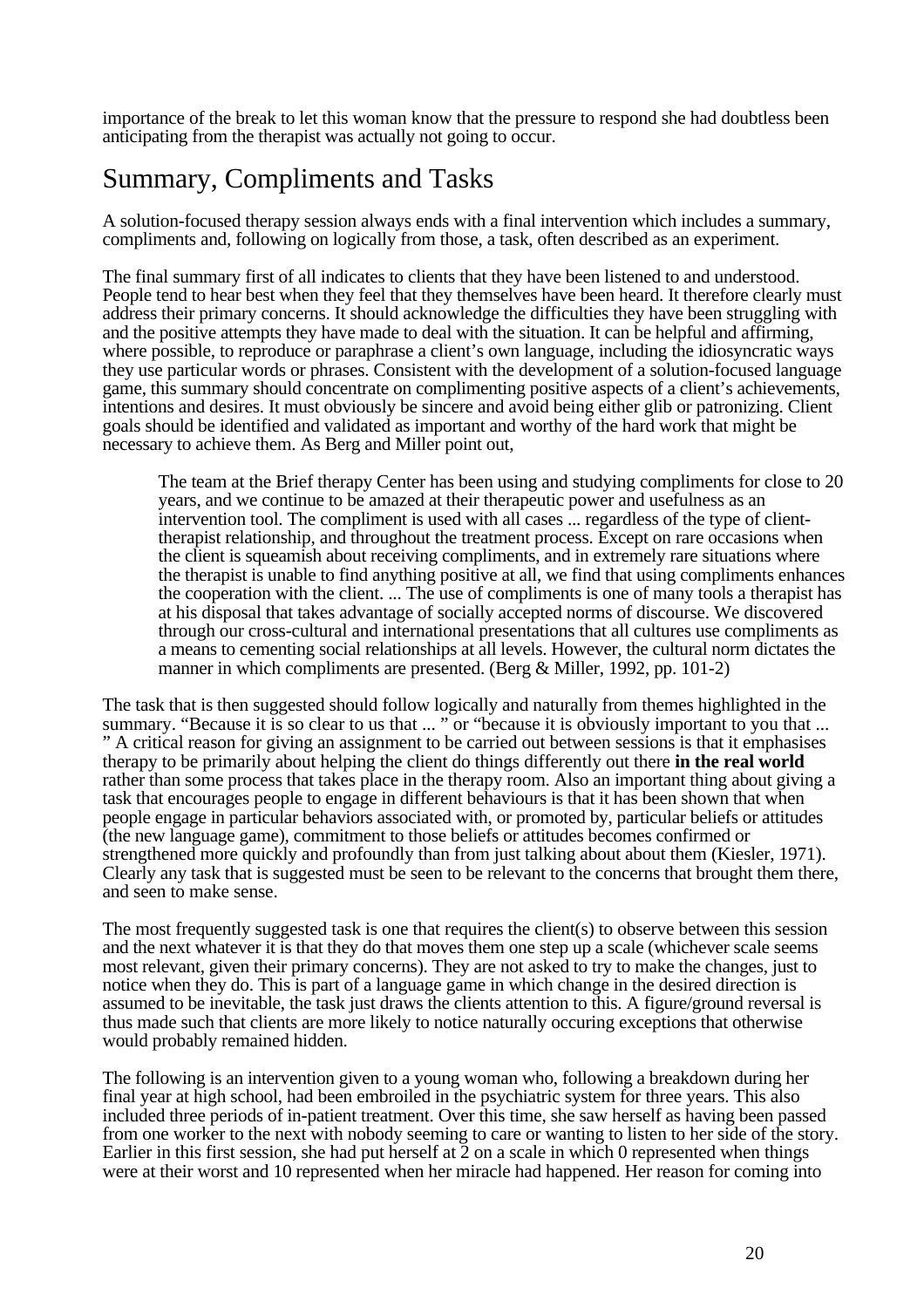therapy again was her wish to "get her act together" and to move back into some kind of basic education.

"First, let me say that I think it was courageous of you to come here, today. After all you have been through, to take the risk of coming to see yet **another** therapist took guts, and also tells me that you are very serious about wanting to get your life sorted out. And, the way that you **really** checked me out at the beginning of the session!!! You seem to know pretty clearly what you are looking for, and it's also clear that, in future, you are determined to make your **own** mind up about who you will see and who you won't see, and when. Have I got that right?"

(Client) "That's it. I've **really** decided I'm **not** going to be pushed around, anymore."

"From what you tell me, you have clearly had a difficult life with lots of losses and a whole heap of terrible disappointments. However, you are still wanting to get your act together and to go back to studying. You still want to catch up with the education that you lost out on back then. That's impressive! After years of feeling pushed from pillar to post and being given drug after drug by people who you feel did not listen to what you **really** wanted, you still have this level of determination. That **is** impressive.

"You obviously are aware that getting your HSC (Higher School Certificate) will take a lot of hard work, but you clearly think it is worth the effort. I agree that the effort, however hard it may be, could set you up for a better future. But you are also aware of your tendency easily to be discouraged if things do not go exactly as you would wish. This important insight could hold you in good stead when the going gets tough. As you said earlier, that's when the tough get going.

"Because you are clearly **so** determined, and because you seem to recognise the importance of not biting off more than you can chew, otherwise you can easily become discouraged, I have a suggestion for you to try by way of a sort of experiment. Then, if you would like to, we can set up another appointment. Is that O.K?"

(Client) "Yes, I'd like to come back."

"I would, first of all, suggest you be careful of shooting for 10 straight away. Shooting for 10 tends to mean you only end up seeing how far short you fall. Do you know what I mean?"

(The young woman nods)

"Between now and the next time we meet, I would like you to make a mental note of what you do that begins to move you from 2 up to 3 on that scale we looked at (I'm not asking you to write it down but, of course, you can if you would find it easier). I am particularly interested in small steps. I am sure you know the story of the tortoise and the hare."

(The young woman nods)

"It's always the tortoise that gets there first by taking small, steady steps. So, notice anything you do, any way that you respond differently, that tells you that you have begun to move up from 2 to 3. If on any day you go higher than 3, enjoy that day as a bonus but be careful not to judge the next day by that higher number. O.K?"

(Client) "O.K."

"Do you have any questions you want to ask about this?"

(Client) "No, I don't think so."

"Let's set up another appointment. What do you think would be a good gap between now and the next session so that it is not too close but also not too far away?"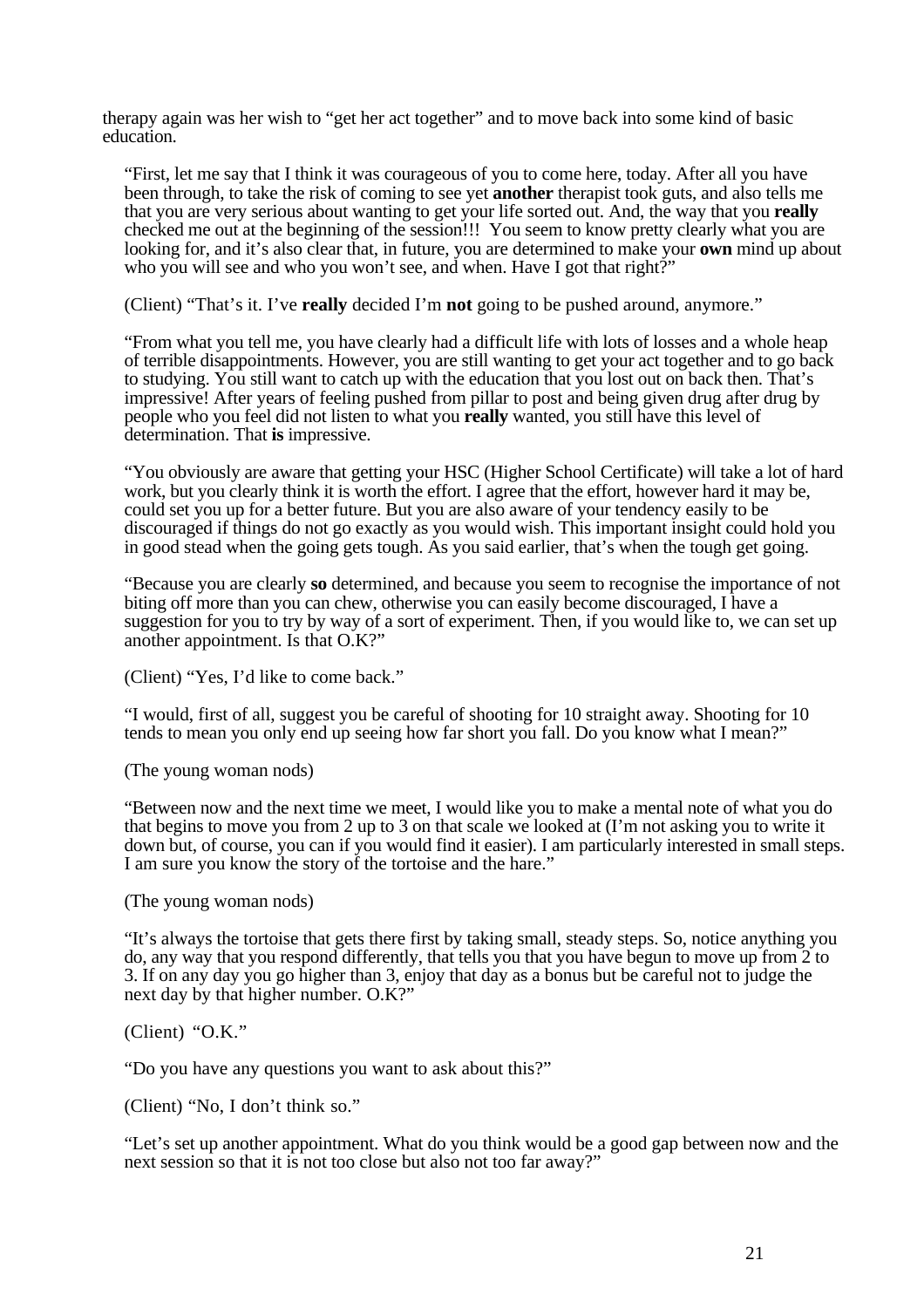(Client) "A couple of weeks?"

"O.K."

Although the timing of subsequent appointments often has to fit into real limitations imposed by worker or agency schedules, where possible, the client should be asked both whether they want another appointment and, if so, when. It should not necessarily be assumed that a second session is either wanted or needed. Therapists tend to see therapy as, by definition, invoving a series of sessions; clients do not necessarily do so. Working in a medical center, Moshe Talmon looked at why so many of his clients did not return for second interviews. As he observed,

In spite of my fears about what I would hear, the results of my follow-ups seemed almost too good to be true: 78 percent of the 200 patients I called said that they got what they wanted out of the single session and felt better or much better about the problem that had led them to seek therapy. (Talmon, 1990, p. 9)

He also examined the practice of colleagues employed in the center, including psychiatrists, psychologists and social workers, to find that clients not returning for a second session was far from uncommon. He also found that " ... the therapeutic orientation of the therapists had no impact on the percentage of SSTs in their total practice" (p. 7). In a subsequent, more formal research project, 88 percent reported "much improvement" or "improvement", 79 percent found the one session to have been sufficient, and 65 percent had experienced changes in areas other than those for which they had initially sought therapy.

There are a wide range of different tasks that can be suggested limited primarily by the particular style and creativity of the therapist and (where in use) the team. People new to the approach often become fascinated by some of the tasks they see in demonstration interviews or that they read about, and often become preoccupied with coming up with similar ideas. It is important to keep in mind that the moxt important part of any intervention is the the first part where the therapist summarises and compliments the client and agrees with their goals. If that first part is not adequately addressed then the best task in the world is likely to be ineffective, whereas a well thought-out, confirmatory summary may well make a significant contribution to a client making changes even though no task is suggested. After all, much of the outcome research has suggested that a client's positive feelings about their encounter with the therapist, and their experience of feeling heard and understood, are major predictors of a positive outcome to the therapy, while our techniques make a much more modest contribution (Miller, et al., 1997).

A useful class of tasks are those in which the client is asked, at particular times between one session and the next, to pretend that a desired change has occured and to observe what difference it makes to both their behaviours and to the ways that significant others respond. For example, a woman strugging with a difficult 6 year-old, had identified a heavy legacy of guilt from the past as underpinning much of what she described as her inadequacy as a mother. It was suggested that on dates with even numbers she should pretend to herself that she had had a "guiltectomy" and see how it affected the way that she handled her daughter and the way that her daughter responded to her. On the dates with odd numbers she was to go about things just as she normally did.

de Shazer describes such a task given to a troubled couple, both with long psychiatric histories,

We have some ideas, an experiment we'd like you two to do between now and next time we meet.

Each of you pick two days over the next week, secretly, and on those days, we want you to pretend that that miracle we talked about has already happened. OK?

And observe how the other person reacts to what you do. Then, see if you can figure out which two days she picks, you see if you can figure out which two days he picks. Don't say anything about it. Do it secretly, just observe. Observe how he reacts, observe how she reacts. You might even pick the same day by accident; that's OK. You might learn something extra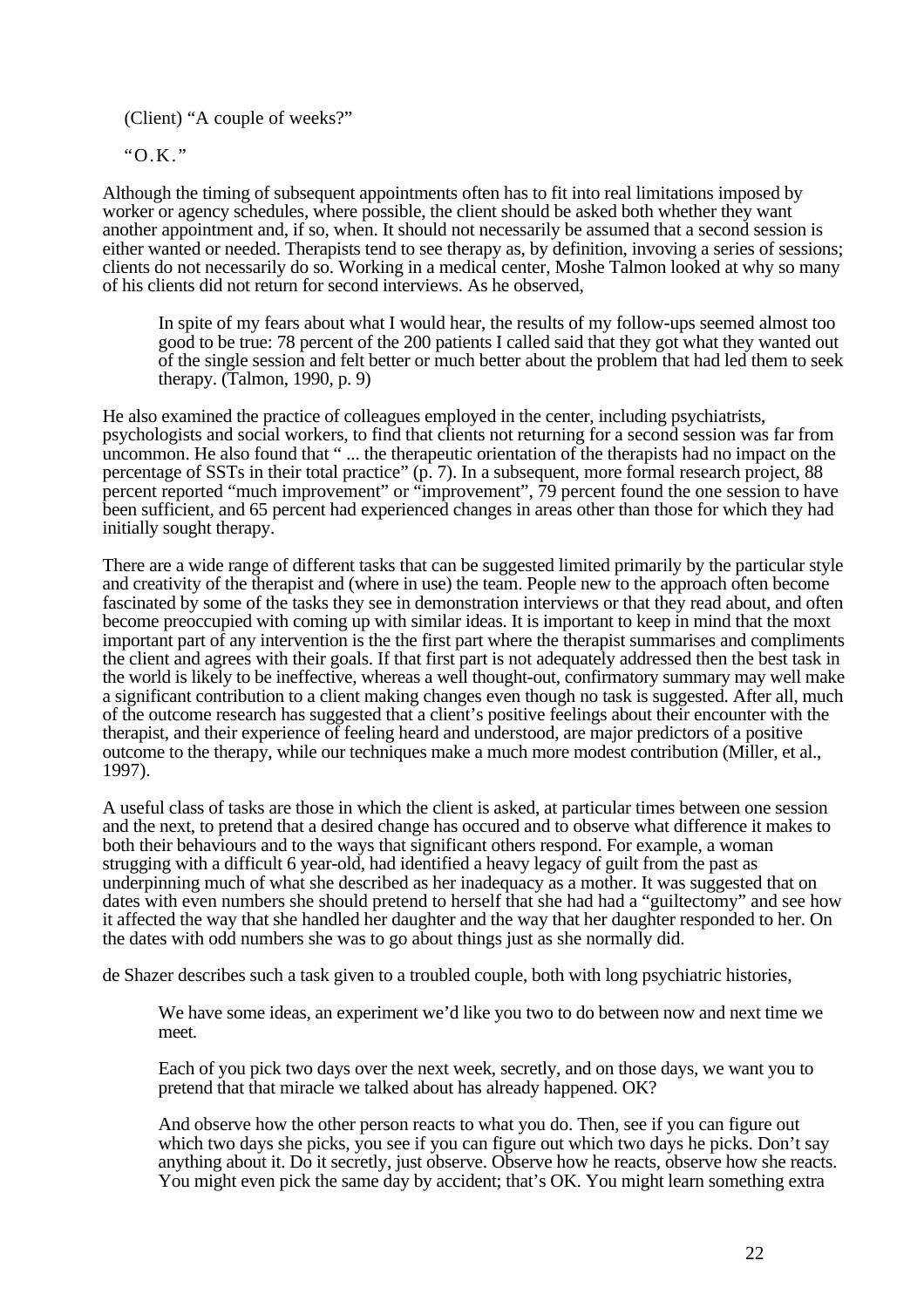that way. But it has to be by accident. It's got to be a secret; don't discuss it. (de Shazer, 1991, p. 144)

An interesting variation on the above is to suggest that the client toss a coin each day. When it comes up heads, for example, the client is to carry out the suggested experiment and when it comes up tails, they are to behave as normal. It is interesting how often people change their behaviours on the days when they do not have to change. For example, a young woman was making herself ill by obsessively over-studying for her final exams. She had had literally to be carried out from a trial examination, violently sick with anxiety and exhausted. Although she knew she had already done enough preparation to pass with high grades, she was finding it impossible to relax. It was suggested that, each day, she toss a coin. If it came up heads, she was not to do any work at all on that day, however hard that might be. She was to go to the beach or do something similar and to be sure to take no text books with her. If it came up tails, she could study as hard as she wanted. It is interesting that she found it difficult but possible not to work when the coin came up heads, but easy to work in moderation when it came up tails.

Berg and Miller have described the use of a prediction task in situations where the client feels there is no pattern to, and that they have no control over, the occurrence of problems.

Between now and the next time we meet I suggest the following: Each night before going to bed, you make a prediction about what kind of drinking you will do the next day and keep a record of it. Next day you go about your day as usual but at the end of the day compare your activities with your previous day's prediction to see whether or not your prediction came true. Also, jot down on a piece of paper what diffences you noticed about your life. Then make another prediction for the following day. We would like you to repeat this for a week and come back with the results. (Berg  $\&$  Miller, 1992, p. 126)

In situations of extreme client pessimism, it is possible to summarise how extremely difficult things have been, to declare that, given what has happened it is surprising that things are not much worse, and to ask the client to pay particular attention to what they do between now and the next session to keep things at the level they now are (or at whatever point on a scale they have put themselves) and to prevent things becoming worse. As scales are purely subjective entities, where a client places themselves at 0, it is possible to ask about how they have prevented themselves from going sub-zero.

As I have already indicated, people will usually only follow suggestions if they are a customer for change and if the behaviours they are being asked to try are consistent with their ideas about how they want to be, rather than how the therapist or some other person wants them to be. However. sometimes a client will accept an odd, even a bizarre, suggestion, even one they do not fully understand the reason for. This tends usually only to happen where they feel profoundly understood, respected and positively engaged with the therapist.

For example, an 18-year old, "bulimic" young woman was somewhat demoralised after what she described as the lack of success of a previous therapy. She talked about her symptoms with a very serious demeanour. She had been advised that her condition would require prolonged and intensive therapy. Having made a positive initial connection with her, the therapist asked her suddenly whether she had tried any creative experiments with different foods to see if they made different patterns in her vomit. She burst out laughing and said she hadn't. The therapist went on to ask her if she had tested the Scottish comedian, Billy Connelly's hypothesis that, whenever you vomit there is always some diced carrot in it even if you haven't eaten carrots for months; that they must lurk around waiting for you to be sick. She again burst out laughing. At the end of the session she was asked if she had a good sense of humour. She said she did and the therapist confirmed that it was certainly his impression that was the case. She was then asked whether she would be prepared to try an experiment that had a touch of absurdity to it. She said she did not mind being absurd. "Or looking absurd?". She was happy to go ahead. It was suggested that, for the next week, whenever the urge to binge overcame her, she was not to waste time fruitlessly fighting it then failing but to go ahead. In fact, she was advised not to try to go a whole week without bingeing at this early stage. However, before bingeing, she should go to her bedroom and put on her oldest clothes, but put them all on back to front. She clearly should not do this with her shoes because this would mean she would have to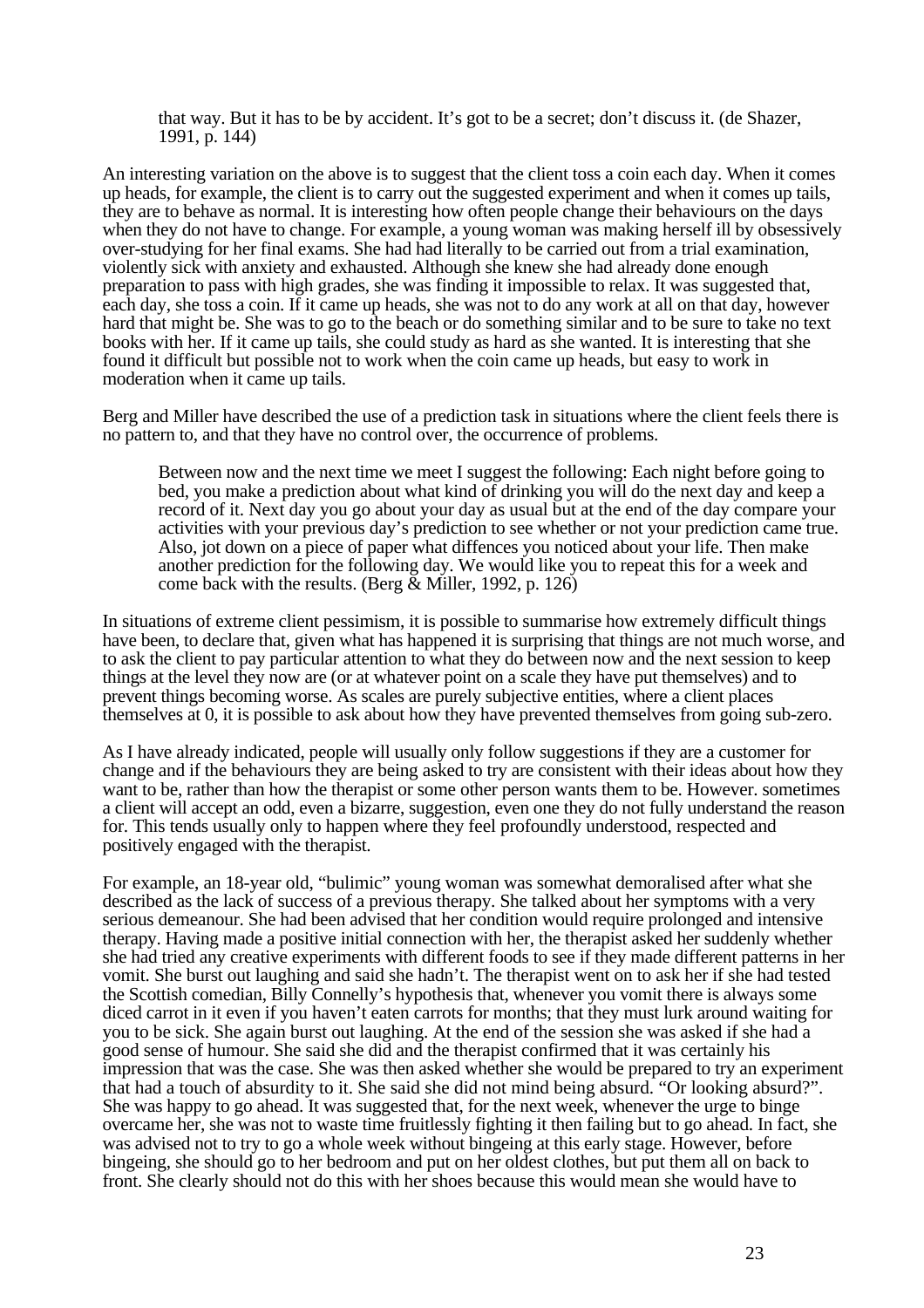dislocate her feet. It was suggested she also buy a cream cake each day and, after eating all that she felt she could eat, she was to finish off with it. Then, before vomiting, she was to go back to her bedroom and change into her smartest outfit and then go ahead with getting rid of the food.

She left the session still laughing and clearly much more optimistic about her ability to deal with her problem.

A 13-year-old girl was continually being checked up on by her elderly parents. She was seen as untrustworthy, aggressive, lazy, uncooperative and unhelpful. Though the girl showed no motivation to be involved in therapy, she began to express interest when asked by the therapist whether she would be prepared to trick her parents. To this she readily agreed. She was asked to do a number of things over the next couple of weeks that she knew would definitely please her parents. However, she was to do them in such a way that they did not know what it was that she had done. Neither was she to let on, even if asked. She was to deny that she had done anything, even if they were to guess correctly.

The parents, meanwhile, were to make every possible attempt to to find out what it was she had done and to keep a written list. They could discuss it together but were not allowed to ask her.

At the next session, the girl was seen separately. She admitted that she had not really made any efforts to do anything but admitted that things had been much better between her and her parents. When the parents were seen, they brought with them a long list of all the things that they had detected that they thought she had done in order to please them.

It seems that, whether the girl undertook her part of the suggestion or not, her normal behaviour patterns contained sufficient non-confrontative, cooperative acts, which perhaps were normally not noticed, to satisfy the parents that things were changing. From the daughter's point of view, the parents' constant vigilance, against which she was normally rebelling, had taken on a new meaning and become an attempt to discover evidence of good rather than bad behaviour. (Cade & Hudson O'Hanlon, 1993, p. 129)

Although the girl in this example had been asked to do something her parents wanted (usually unwise with adolescents), the intervention did not actually require her to comply. More important was the invitation to the parents to look for evidence of cooperation instead of constantly looking for evidence of transgressions. We tend to see what we expect to see. When we treat a person as though they have certain attitudes or traits, they are more likely to exhibit them. A reversal of the usual figure/ground lead to the parents seeing cooperative behaviours that were already happening. The change in her parents' attitude probably also lead to the girl being spontaneously more cooperative without her necessarily having to have any conscious intention to change.

# Subsequent Sessions and Endings

It is usual to commence the second (and subsequent) sessions with some variation or other of the question, "What's been better since we last met?" The responses to this opening will range from those who are able to elaborate a range of changes to those who indicate that either nothing is better or that things are worse. However, with a little persistance on the part of the therapist, it is very rare for people not to be able to point to times when **something** in the situation was better, even if only a little and briefly.

"What's been better since last time?"

(Wife) "Nothing. We have had a terrible week."

(Husband) "And we've just had a God Almighty row in the car on the way over here."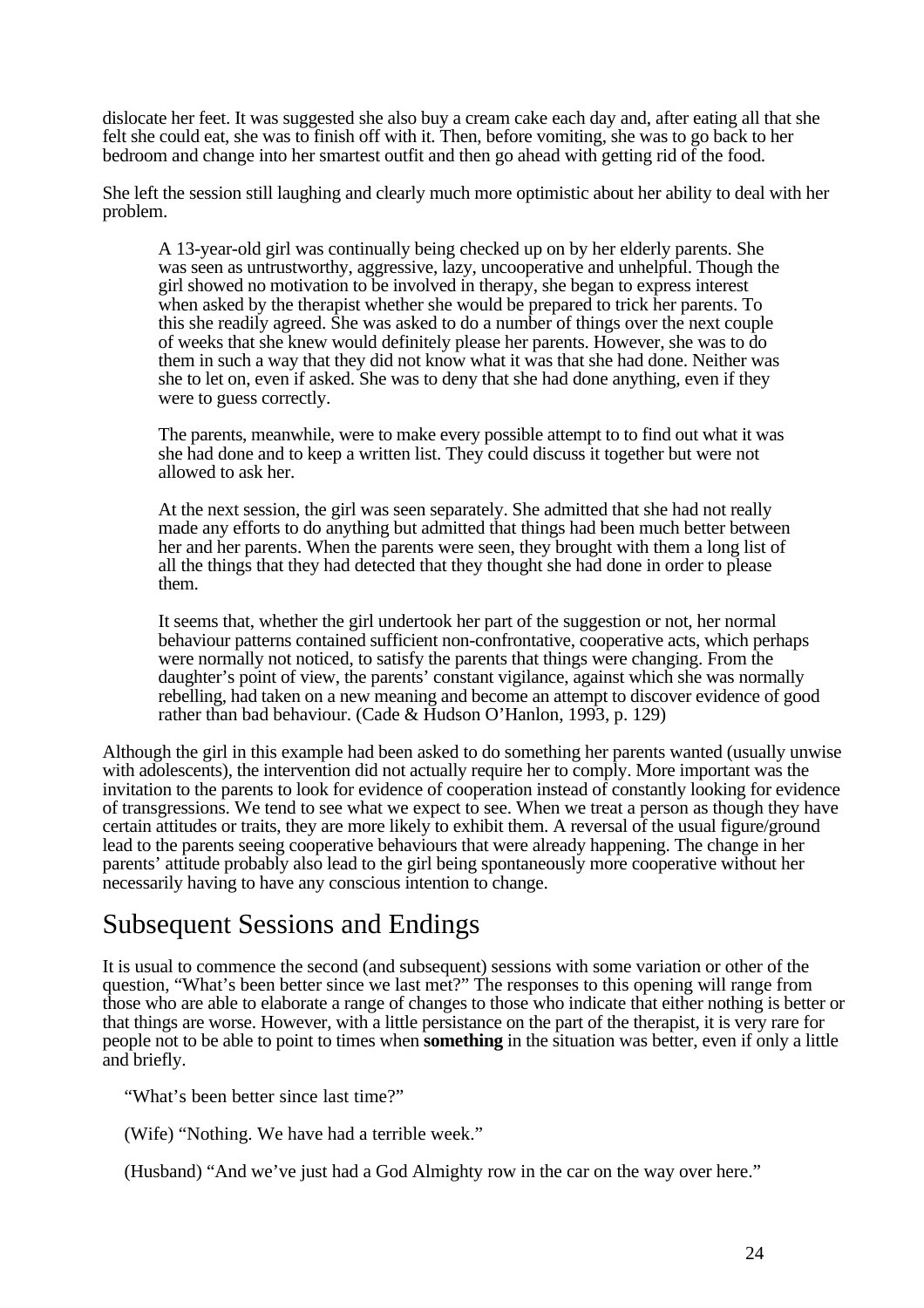"OK. Lets come back to that. Taking the last week as a whole, even if only a little bit, what has been better?"

(Wife, after a pause) "We did go for a coffee after we left here last time, and we talked quite a lot more about things. In fact, for us, we had quite a civilised conversation."

"In what way?"

"(Husband) "We listened to each other. We actually had a pleasant couple of hours."

(Wife) "Then we went home and the wheels fell off, again."

"What else was different about the time over the coffee?"

(Husband) "We were both feeling more relaxed."

"How did that show itself?"

"(Husband) "Well, we were smiling at times rather than frowning."

(Wife, grinning) "We had our knives back in their sheaths rather than plunged into each other's backs."

"What else has been better?"

(Wife) "We went to the cinema the other night. The film was awful, but we had quite a good time, now I think back to it, didn't we?"

"In what way?"

(Wife) "We had a meal before the film, which was quite nice. And we had sex that night; the first time for some weeks."

Such conversations are not to deny that things are still very difficult, but to help people identify the small building blocks that, if there is potential in their situation, will go toward constructing a different future. Also, a recent setback such as the "God Almighty Row on the way over here" that the above couple reported, can often colour the way that the rest of the week is seen. It is interesting how, even when clients say that there has been no change or that things have become worse, these are still only partial descriptions of their situation, part of their problem-saturated language game. Once an exception has been identified, however small, clients will often, over the course of the session, go on to describe others that they had initially forgotten or just not noticed. As they move into the new language game, these small events take on greater levels of significance. Sometimes changes of considerable importance can become hidden under the general picture that things are the same or worse. For example, it was three quarters of the way through a second session, during which he had been describing his situation as no better, that a man "let slip" that he had been offered a job (he had spent many months looking for one). In the case of the couple from the de Shazer example quoted above, who were invited secretly to pretend a miracle had occured, it was some way into the second session that the wife let slip that she had successfully completed her first day as a substitute teacher. The husband, having earlier described himself as floundering throughout the whole of that same day, went on gradually to elaborate a busy day in which a list of small but important chores had been completed.

When changes or exceptions are identified, it is important to amplify and reinforce them. The two questions, "How did you do that?" and "What else?" remain of central importance.

Eliciting and amplifying the small but significant changes the client has made can be achieved by asking detailed questions regarding the events the client describes. This detailed questioning can easily last up to twenty minutes during the follow-up interview. Asking about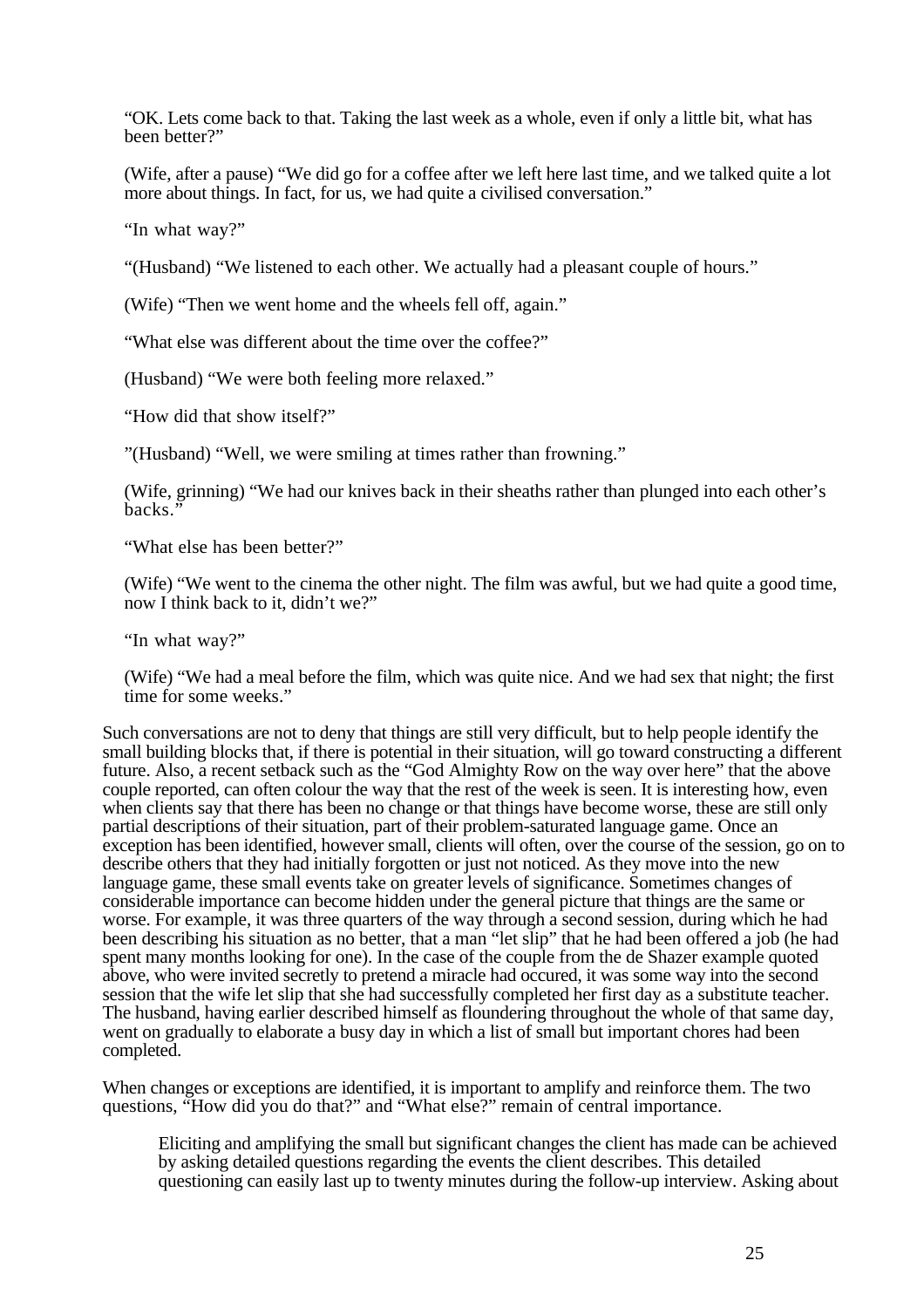the chain of events, sequences, and who else noticed the changes also amplifies the positive changes: When did this happen? What did you do? Who else noticed? What did they do when they saw you doing that? What tells you that they noticed the changes in you? What was going on at that place that helped you do things that way? What else did you do? ... What gave you the idea to do it that way? ... Is that new for you? How did that help you? How did that help your family? What did your husband do when he noticed you doing it that way? How did that help him? (Berg & Miller, 1992, p. 132)

It is obviously important when asking such questions to avoid being patronising and also to avoid being more enthusiastic about the changes or their implications than the client. A position of respectful curiosity rather than persuasion appears more effectively to help clients enter the new language game and to draw positive conclusions themselves. The importance of continuing to ask "What else?" is that, as touched upon earlier, many of the behaviours that are involved in the building of a different future and that can be incorporated into a new language game tend to be the small and apparently trivial minutiae of day to day life and thus easily overlooked or dismissed as of no significance.

Scaling questions also help focus on change. A frequently asked question in second and later sessions is "If 0 represents how things were when you first came to see me and 10 represents when things are all sorted out, where would you put yourself today?" Again, as elaborated earlier in the section on scaling, questions can focus on the details of how they achieved whatever steps they identify and then what needs to happen for them to move up one more step on the scale.

When clients continue to say that things are either no better or that things are worse, it is important that the therapist points out that he or she now understands more clearly how difficult and/or complex the situation is. Thus validated, it is surprising how often clients will begin to talk about small changes that have occurred. Sometimes, the feeling that things are no better or even worse may be because the client was looking or hoping for a substantial or even a complete solution and therefore is either not able or prepared to see small changes as of relevance. It is also important that the therapist be sure that he or she had not veered away in the previous session from the agenda that the client had originally come with. If this were to have been the case, then getting back on track quickly is likely to start things moving along.

Interventions at the end of second and subsequent sessions take essentially the same shape as those previously described. It remains important to summarise, to compliment and to suggest a relevant task, maintaining what has been achieved and building on what has changed.

"I am really struck by the determination you have shown and the changes that you have begun to make. In spite of the difficulties that you are still encountering, you nevertheless have moved from 3 up to 5 on the scale by relaxing more with the children, by cleaning up the house, by making contact with a friend to go out for lunch. This is impressive. Many people know what they have to do but continue to talk themselves out of it. You clearly have not done that this week. You also know that life rarely runs smoothly and that you are going to have set-backs and it is clear that you are ready to tackle them. It is also clear that you feel the future benefits of being more available to your children is worth the hard work. Because this is so clear, what I suggest you do between now and when we next meet is to watch very carefully what you do to keep yourself at 5 or even to begin to creep toward 6, but especially to watch how, if things get tough and you go back down the scale, how you get yourself back up to 5 again."

In this approach to therapy, the end comes as quickly as possible and is defined not so much by the ultimate goals being attained (although that can happen) but by the client feeling that they are now sufficiently on track not to need the therapist's inputs anymore. Clearly, the end is defined by what the client thinks not what the therapist thinks. Often the client will indicate that they do not need another session, that they feel things are now moving along in the right direction. Alternatively, the therapist may see that things have begun to move and can end a session saying something like,

"It seems you have begun to make some significant steps forward. We can do one of several things at this point. We can make another appointment if you think that will be helpful, or we can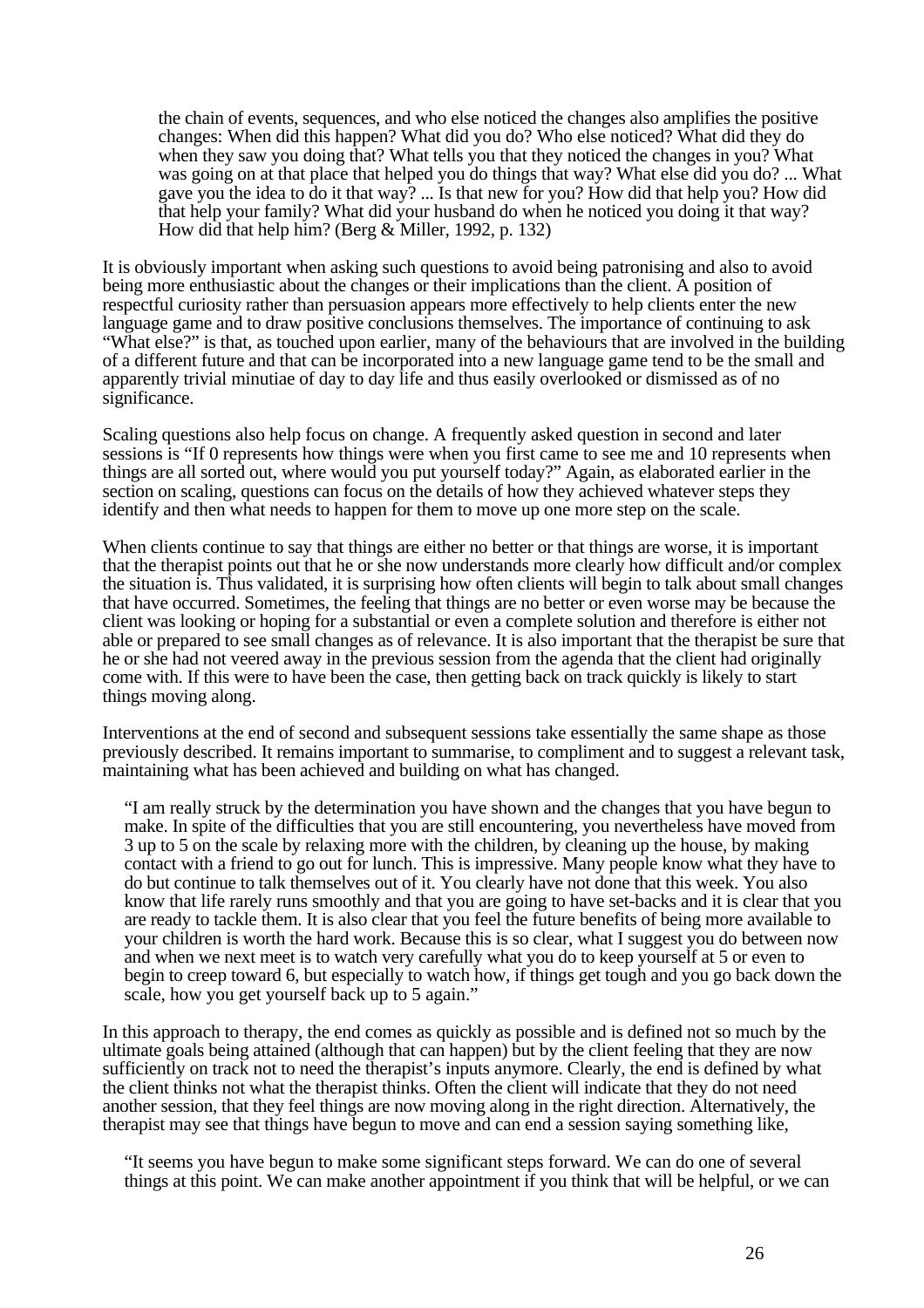make a time for a couple of months or so away, or we can say 'lets see how it goes' and you give me a call if you would like to meet again."

# Applications and Outcome Studies

Over the last decade or so, the solution-focused approach has grown rapidly throughout the world and is used in a wide range of settings. From early on it began to be used in residential settings and in Schools. It is used in mental health settings, in public social services agencies, in hospitals, in the probation service and in prisons, in child welfare. It is used with groups, as an approach to supervision and in institutional or business consultations. It has been used with child and adolescent problems, domestic violence, survivors of sexual abuse, drug and alchohol problems, mental illness, with the physically handicapped, marital problems, multi problem, multi-agency families, the problems of aging, eating disorders, adoptive families and in family medicine. This is, of course, by no means an exhaustive list. For a continually updated list of publications (now over 1,000 items) readers are referred to Patrick Triggiano's comprehensive compilation which is entitled *The Solution Papers Revisited: A Compilation of the Beginning, Integration, And Ever Expanding Guide to Solution-Focused Publications*. This is available on the internet at www.talkingcure.com/solutionfocused.htm.

Over the years that it has been developing the approach, the Brief Family Therapy Center has systematically followed up its clients by contacting them at between 6 to 18 months and asking whether they felt they had achieved their treatment goals or, at least, made significant progress toward them. Results have consistently shown between 70 - 80% answering in the affirmative. (de Shazer et al., 1986; Kiser, 1988; De Jong & Hopwood, 1996). However, such subjective and uncontrolled studies, whilst providing useful early indicators, do not have the necessary rigour to allow more conclusive statements about the effectiveness of the approach.

There are now increasing numbers of outcome studies being published, many of them using a similar design to those above and reporting varied levels of effectiveness. However, in a recent conference paper given in April, 1999, Wallace Gingerich, an early member of the Milwaukee group, and Sheri Eisengart reported on a more recent substantial rise in controlled studies (see the list below). They identified  $15$  such studies, 7 of which which assert that,

SFBT (solution-focused brief therapy) equalled or surpassed the outcomes of standard treatment. SFBT sometimes produced better outcomes, and sometimes produced comparable outcomes in less time. Only one study (Littrell, et al., 1995) failed to report any positive outcomes for SFBT .... The fifteen studies included a wide range of modalities, ranging from the individual and family therapy, to group, consultative, supervisory and network interventions. Five of the six studies that employed individual or family therapy of two or more sessions duration, the modality most consistent with the original form of SFBT, had positive outcomes. However, studies that used indirect interventions such as consultation or supervision had a comparable success rate. Most of the studies used real-world clinical populations, and client problems ranged all the way from common mental health problems, to school functioning, self-sufficiency, delinquent behaviour, and work hardening. This represented an unexpectedly wide range of application of SFBT.

We also find it interesting that in all but one of the studies (Lambert et al, 1998) the SFBT intervention appeared to be implemented by relatively inexperienced therapists, in many cases just newly trained. In psychotherapy research generally, experienced therapists tend to get better results than inexperienced therapists. (Gingerich & Eisengart, 1999)

However, Gingerich and Eisengart refer to the lack of proceduralization, of evidence of treatment integrity, and the fact that over half of investigators were advocates of SFBT, as important reasons for caution. They comment that, whilst " .. providing promising evidence ... None of the studies meet accepted standards for empirically validated treatments."

Nevertheless, as Gingerich and Eisengart point out,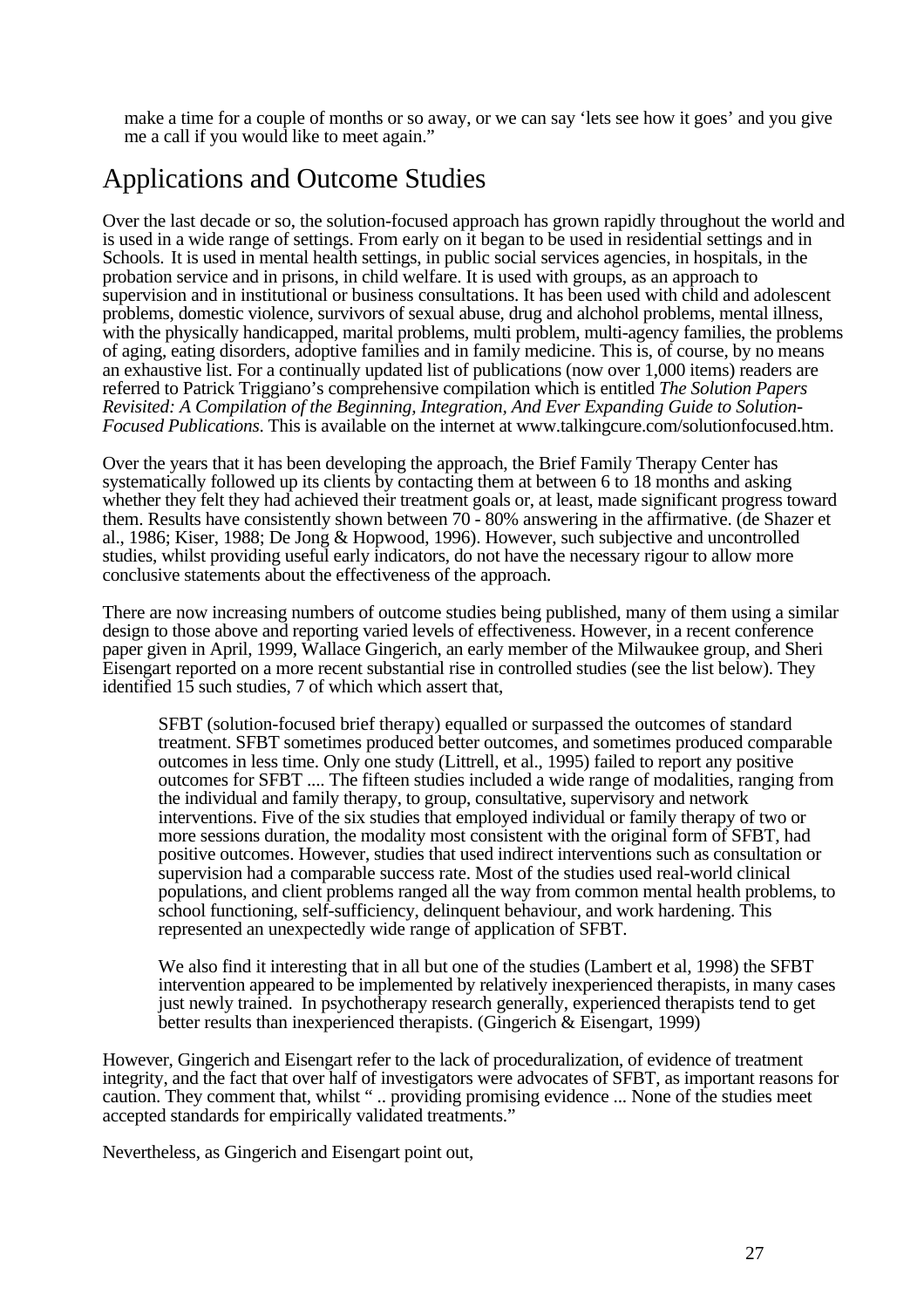That 15 studies have appeared in so short a time is rather remarkable for an intervention approach that has been in existence for less that 20 years. It is all the more remarkable when one considers that SFBT evolved out of a clinical context, not a quantitative research context, and that all of the published studies were carried out by investigators outside the original Milwaukee group. (Gingerich & Eisengart, 1999)

### Outcome Research Papers Selected by Gingerich & Eisengart

Cockburn, J. T., Thomas, F. N., & Cockburn, O. J. (1997). Solution-focused therapy and psychosocial adjustment to orthopedic rehabilitation in a work hardening program. Journal of Occupational Rehabilitation, 7(2), 97-106.

Eakes, G., Walsh, S., Markowksi, M., Cain, H., & Swanson, M. (1997). Family centred brief solution-focused therapy with chronic schizophrenia: A pilot study. Journal of Family Therapy, 19(2), 145-158.

Franklin, C., Corcoran, J., Nowicki, J., & Streeter, C. (1997). Using client self-anchored scales to measure outcomes in solution-focused therapy. Journal of Systemic Therapies, 16(3), 246-265.

Geil, M. (1998). Solution focused consultation: an alternative consultation model to manage student behavior and improve classroom environment. Unpublished doctoral dissertation, University of Northern Colorado, Greeley, CO.

LaFountain, R. M., & Garner, N. E. (1996). Solution-focused counseling groups: The results are in. Journal for Specialists in Group Work, 21(2), 128-143.

Lambert, M. J., Okiishi, J. C., Finch, A. E., & Johnson, L. D. (1998). Outcome assessment: From conceptualization to implementation. Professional Psychology: Research and Practice, 29(1), 63-70.

Lindforss, L., & Magnusson, D. (1997). Solution-focused therapy in prison. Contemporary Family Therapy, 19(1), 89-103.

Littrell, J. M., Malia, J. A., & Vanderwood, M. (1995). Single-session brief counseling in a high school. Journal of Counseling and Development, 73(4), 451-458.

Polk, G. W. (1996). Treatment of problem drinking behavior using solution-focused therapy: A single subject design. Crisis Intervention, 3(1), 13-24.

Sundman, P. (1997). Solution-focused ideas in social work. Journal of Family Therapy, 19(2), 159- 172.

Sundstrom, S. M. (1993). Single-sesssion psychotherapy for depression: Is it better to focus on problems or solutions? Unpublished doctoral dissertation, Iowa State University, Ames, IA.

Triantafillou, N. (1997). A solution-focused approach to mental health supervision. Journal of Systemic Therapies, 16(4), 305-328.

Zimmerman, T. S., Jacobsen, R. B., MacIntyre, M., & Watson, C. (1996). Solution-focused parenting groups: An empirical study. Journal of Systemic Therapies, 15(4), 12-25.

Zimmerman, T. S., Prest, L. A., & Wetzel, B. E. (1997). Solution-focused couples therapy groups: an empirical study. Journal of Family Therapy, 19(2), 125-144.

#### References

Adcock, C. J. (1964). Fundamentals of Psychology. Harmondsworth, Middlesex: Penguin Books Ltd.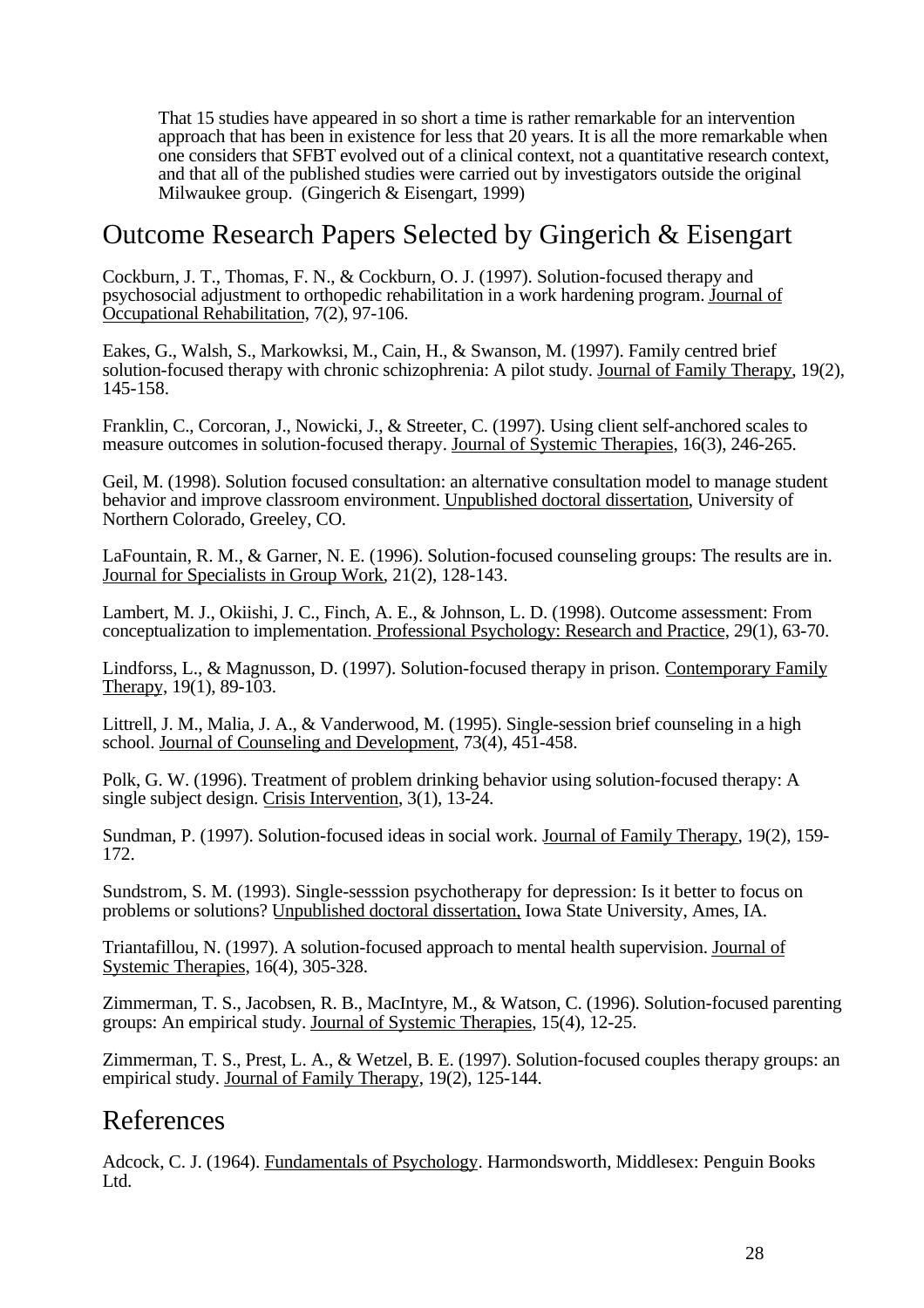Bateson, G., Jackson, D. D., Haley, J., & Weakland, J. H. (1956). Toward a theory of schizophrenia. Behavioral Science, 1(4), 251-264.

Berg, I. K. (1994). Family Based Services: A Solution-Focused Approach. New York: W. W. Norton & Company.

Berg, I. K., & Miller, S. D. (1992). Working With the Problem Drinker: A Solution-Focused Approach. New York: W.W. Norton & Company.

Berger, M. M. (Ed.). (1978). Beyond the Double Bind. New York: Brunner/Mazel.

Cade, B. (1998). A Game of Snakes-and-Ladders. In F. N. Thomas & T. S. Nelson (Eds.), Tales from Family Therapy: Life-Changing Clinical Experiences New York: The Haworth Press.

Cade, B., & Hudson O'Hanlon, W. (1993). A Brief Guide to Brief Therapy. New York: W.W. Norton & Company.

Chaney, S (1995) Personal Communication.

De Jong, P., & Hopwood, L. E. (1996). Outcome research on treatment conducted at the brief family therapy center, 1992-1993. In S. D. Miller, M. A. Hubble, & B. L. Duncan (Eds.), Handbook of Solution-Focused Brief Therapy (pp. 272-298). San Francisco: Jossey-Bass Inc. Publishers.

DeJong, P., & Berg, I. K. (1998). Interviewing for Solutions. Pacific Grove, CA: Brooks/Cole Publishing.

de Shazer, S. (1985). Keys to Solution in Brief Therapy. New York: W.W. Norton & Company.

de Shazer, S. (1988). Clues: Investigating Solutions in Brief Therapy. New York: W.W. Norton & Company.

de Shazer, S. (1991). Putting Difference to Work. New York: W.W. Norton & Company.

de Shazer, S. (1994). Words Were Originally Magic. New York: W. W. Norton and Company.

de Shazer, S. (1999). Beginnings. BFTC Website (www.brief\_therapy.org).

de Shazer, S., & Berg, I. K. (1997). 'What works?' Remarks on research aspects of Solution-Focused Brief Therapy. Journal of Family Therapy, 19(2), 121 - 124.

de Shazer, S., Berg, I. K., Lipchik, E., Nunnally, E., Molnar, A., Gingerich, W., & Weiner-Davis, M. (1986). Brief therapy: Focused solution development. Family Process, 25(2), 207–222.

de Shazer, S., & Molnar, A. (1984). Four useful interventions in brief family therapy. Journal of Marital & Family Therapy,  $10(3)$ , 297–304.

Erickson, M. H., & Rossi, E. L. (1979). Hypnotherapy: An Exploratory Casebook. New York: Irvington Publishers, Inc.

Erickson, M. H., Rossi, E. L., & Rossi, S. I. (1976). Hypnotic Realities: The Induction of Clinical Hypnosis and Forms of Indirect Suggestion. New York: Irvington Publishers, Inc.

Evans-Wentz, W. Y. (Ed.). (1969). The Tibetan Book of the Great Liberation. Oxford: Oxford University Press.

Fisch, R., Weakland, J. H., & Segal, L. (1982). The Tactics of Change: Doing Therapy Briefly. San Francisco: Jossey-Bass Publishers.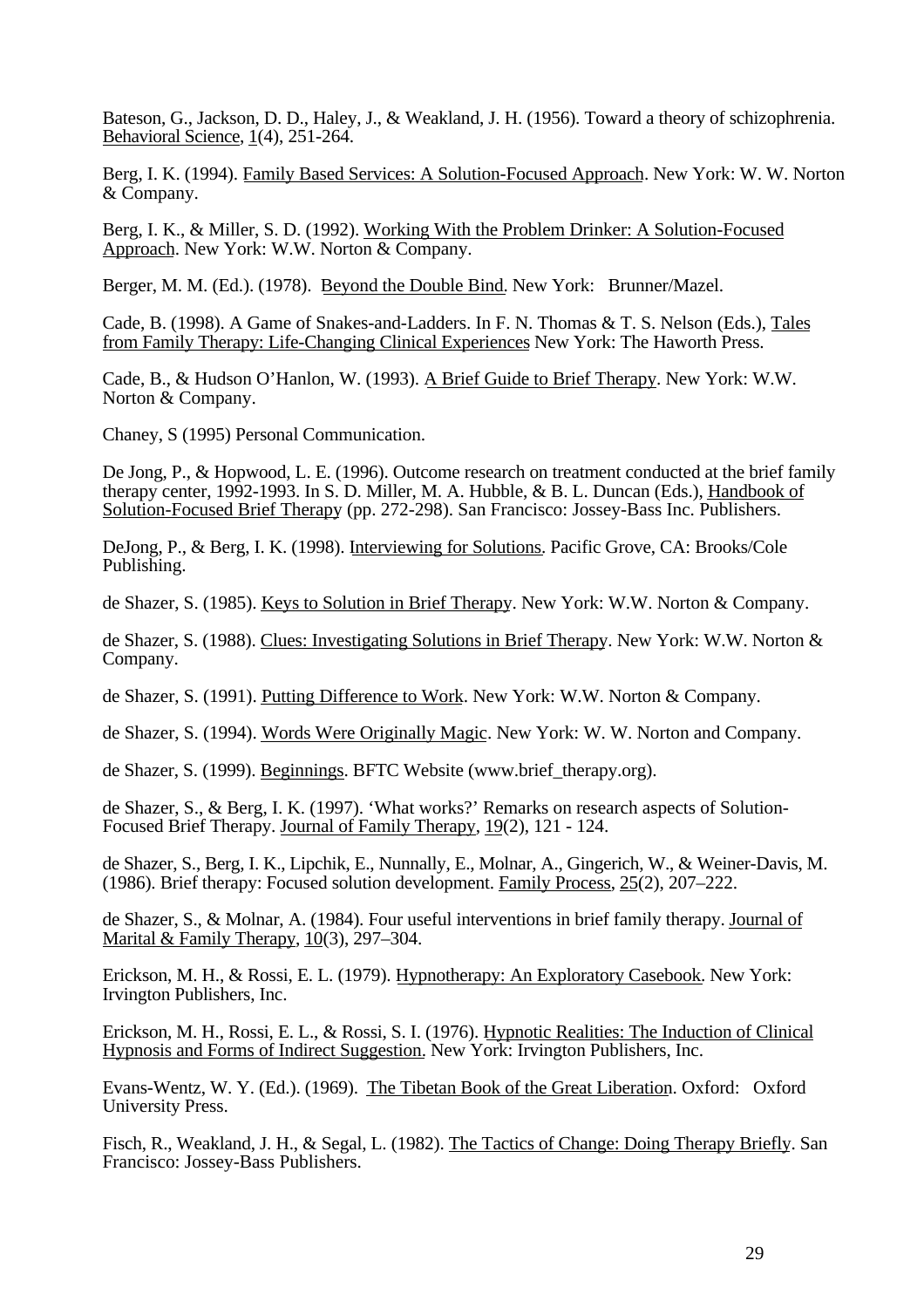Furman, B., & Ahola, T. (1992). Solution Talk: Hosting Therapeutic Conversations. New York: W. W. Norton & Company.

Gingerich, W. J. & Eisengart, S. (1999) Solution-focused brief therapy: A review of the outcome literature. Unpublished paper given to the International Family Therapy Association, Akron, Ohio, April 15 1999.

Haley, J. (1963). Strategies of Psychotherapy. New York: Grune and Stratton.

Haley, J. (Ed.). (1967). Advanced Techniques of Hypnosis and Therapy: Selected Papers of Milton H. Erickson. New York: Grune and Stratton.

Haley, J. (1973). Uncommon Therapy: The Psychiatric Techniques of Milton H Erickson. New York: W.W. Norton & Company.

Heaton, J., & Groves, J. (1994). Wittgenstein for Beginners. Cambridge: Icon Books.

Kiesler, C. A. (1971). The Psychology of Commitment: Experiments Linking Behaviour to Belief. New York: Academic Press.

Kiser, D. J. (1988). A follow-up study conducted at the Brief Family Therapy Center of Milwaukee, Wisconsin. Unpublished manuscript. Milwaukee, WI: Brief Family Therapy Center.

Kowalski, K., & Kral, R. (1989). The geometry of solution: Using the scaling technique. Family Therapy Case Studies, 4(1), 59–66.

Miller, G., & de Shazer, S. (1998). Have you heard the latest about ... ? Solution-focused therapy as a rumor. Family Process, 37(3), 363-377.

Miller, S. D. (1992). The symptoms of solution. Journal of Strategic and Systemic Therapies, 11(1), 1-11.

Miller, S. D., Duncan, B. L., & Hubble, M. A. (1997). Escape from Babel: Toward a Unifying Language for Psychotherapy Practice. New York: W. W. Norton & Company.

Miller, S. D., Hubble, M. A., & Duncan, B. L. (Ed.). (1996). Handbook of Solution-Focused Brief Therapy. San Francisco: Jossey-Bass Publishers.

Molnar, A., & de Shazer, S. (1987). Solution-focused therapy: Toward the identification of therapeutic tasks. Journal of Marital and Family Therapy, 13, 349–358.

O'Hanlon, W. H. (1987). Taproots: Underlying Principles of Milton H Erickson's Therapy and Hypnosis. New York: W.W. Norton & Company.

O'Hanlon, W. H., & Weiner-Davis, M. (1989). In Search of Solutions: A New Direction in Psychotherapy. New York: W.W. Norton & Company.

Ray, W. A., & de Shazer, S. (Ed.). (1999). Evolving Brief Therapies: In Honour of John H. Weakland. Galena, Illinois: Geist and Russell.

Rosen, S. (1982). My Voice Will Go With You: The Teaching Tales of Milton H. Erickson, M. D. New York: W. W. Norton & Company.

Rossi, E. L. (Ed.). (1980). The Collected Papers of Milton Erickson. New York: Irvington Publishers, Inc.

Sluzki, C. E., & Ransom, D. C. (Ed.). (1976). Double Bind: The Foundation of the Communicational Approach to the Family. New York: Grune & Stratton.